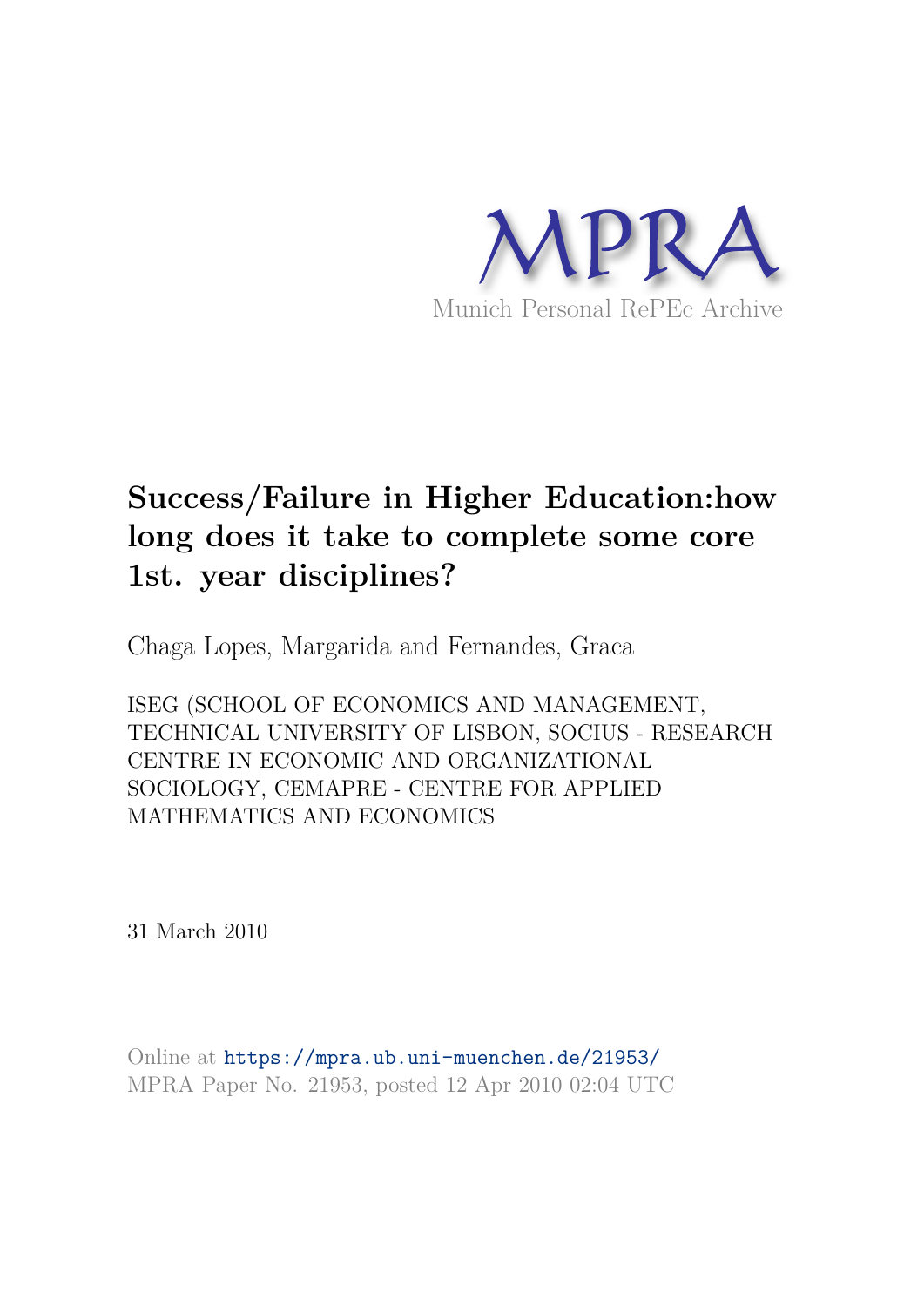## **Success/Failure in HE: how long does it take to complete some core 1st. year disciplines?(** \* )

**Margarida Chagas Lopes1,2 (mclopes@iseg.utl.pt) and Graça Leão Fernandes1,3** 

1. ISEG (School of Economics and Management, Technical University of Lisbon, Portugal); 2. SOCIUS (Research Centre in Economic and Organizational Sociology); 3.CEMAPRE (Centre for Applied Mathematics and Economics)

 $(2<sup>nd</sup> Version - 31<sup>st</sup> March 2010)<sup>1</sup>$ 

#### *1. Introduction and Purpose*

 $\overline{a}$ 

 Due to the overall development in education brought about by democracy Portugal faced a huge development in Higher Education (HE) since the beginning of the 1980's decade. Actually in a decade (from 1980 to 1990) the Portuguese HE enrolment rate reached the corresponding value for Greece, in 1996 overcame the Belgian one and went on growing until 2003. In this year the trend began to reverse due to demographic evolution (OECD 2006). A very noticeable feature is the high feminisation rate in the Portuguese HE: 61% in 2004, higher than the corresponding ones for most European Union (EU) central, southern, anglosaxonic countries and even Finland. The increase in the overall demand for HE during the last decades has indeed largely depended upon Portuguese women's enrolment.

. Notwithstanding, despite the precaution required when confronting education outcomes among countries given the diversity of organization models, the net graduation rate for Portugal compares badly with most EU member states (32,3% against 34,9% and 36,4% for EU-19 and OECD averages, respectively, in 2005). Most of all, survival rates in HE are also relatively low when compared to other EU countries: 66% against 75% for Spain, for instance, in the latter year. It would be interesting to compare women's vs men's retention and quitting rates to see if women have lower rates, but unfortunately there is no data available to do it.

Why is this result so disturbing? Because, according to OECD «the survival rate in tertiary education represents the proportion of those who enter a tertiary-type A or a tertiary-

<sup>&</sup>lt;sup>1</sup> A preliminary unpublished draft of this paper has been presented at the European Conference on Educational Research (European Education Research Association) , University of Gotembourg, September 2008.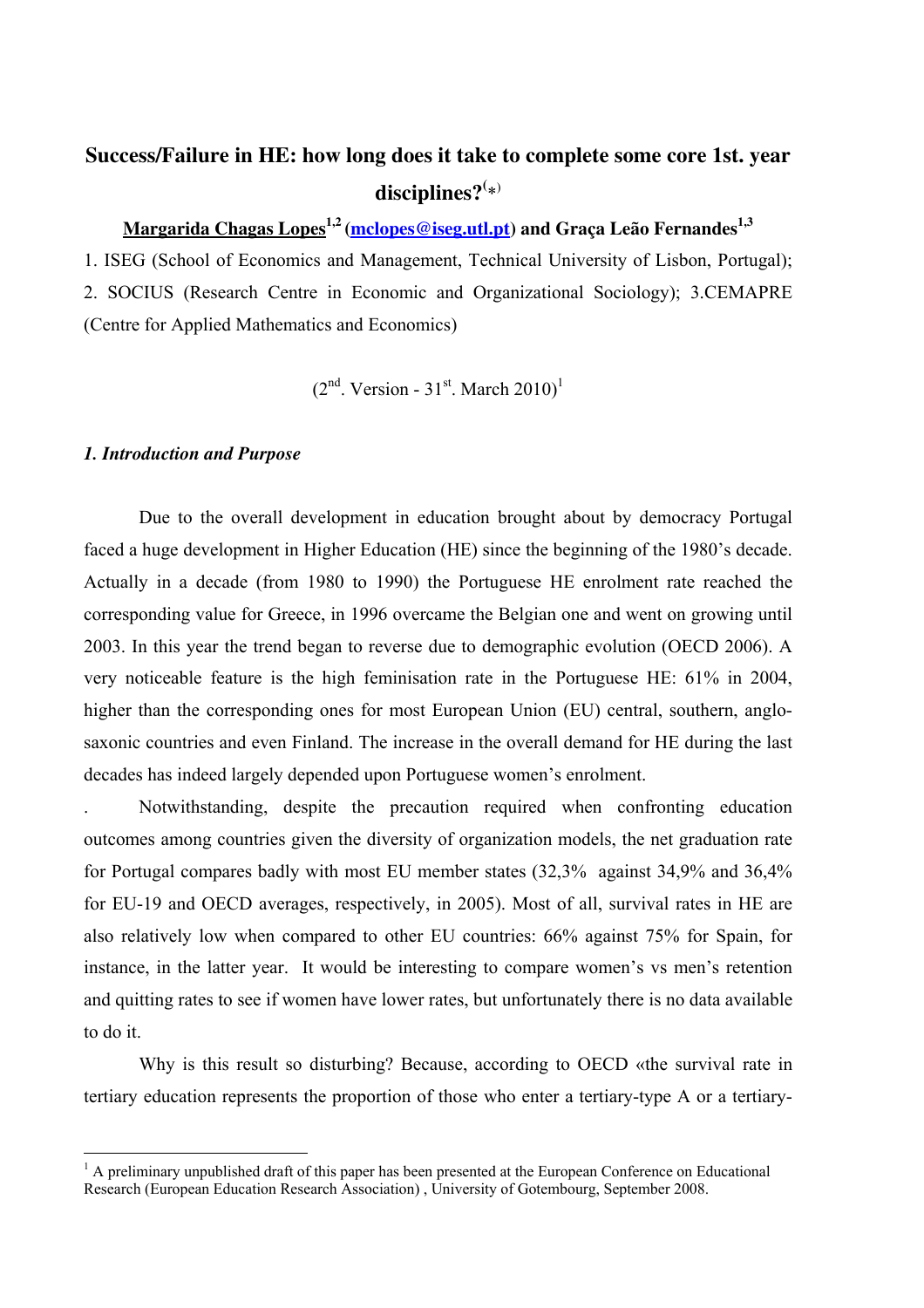type B programme and go on to graduate either from a tertiary-type A or a tertiary-type B programme, relative to the typical year of entrance (OECD 2007).

(\*) This paper has been developed in the framework of ISEG Pedagogic Observatory Studies and utilizes its data base.

This means that the Portuguese production function of HE faces considerable deadweight losses, either under the form of retention rates and the one of quitting flows. This might well be a consequence of the Portuguese lowest public spending percentage by student (in US dl, PPP) in HE within the EU [in 2004 only Greece and some of the EU newcomer states performed worse under this point of view (OECD 2007, op. cit)]. Despite the modest public budget allocated to HE, enrolment in public HE institutions amounts for over 75% of all tertiary education registrations in Portugal and the social rate of return for public HE remains high. Portugal displays one of the lowest public spending percentages by student in HE when considering, once again, OECD data: in 2004 only Greece and some of the EU newcomer states performed worse under this point of view (OECD 2007, *op. cit*). But enrolment in public HE institutions amounts for over 75% of all tertiary education registrations in Portugal: likewise the social rate of return for public HE remains meaningfully above what it could become either throughout higher wages and/or potential fiscal returns for government, even under a rather modest public budget allocated to this education level (Belfield 2000).

(Un)success in academic performance at  $HE<sup>1</sup>$  cycle becomes more important now that Bologna Chart is on the way for tertiary education. As a matter of fact institutional arrangements became more strict under Bologna, namely throughout shorter time duration for 1<sup>st</sup>. cycle completion (from 4 to 3 years, in most Portuguese social sciences graduation programmes) though syllabuses' extension and complexity remained identical most of times.

Research carried recently on four Portuguese higher education institutions' MSc. and PhD programmes revealed that there is still a large amount of diversity among institutions relatively to the average time spells required to complete identical degrees. This outcome suggests that under strict time arrangements brought by Bologna Chart the rate of success will widely vary among higher education institutions' post-graduations (Chagas Lopes 2007). Will the same happen with  $1<sup>st</sup>$ . cycle rates of success? It seems most pertinent to investigate the main factors affecting students' performance at the beginning of higher education.

 Given the syllabuses interdependency between sequential graduation years for most subjects it looks advisable to analyse a bundle of  $1<sup>st</sup>$ , year core disciplines and investigate the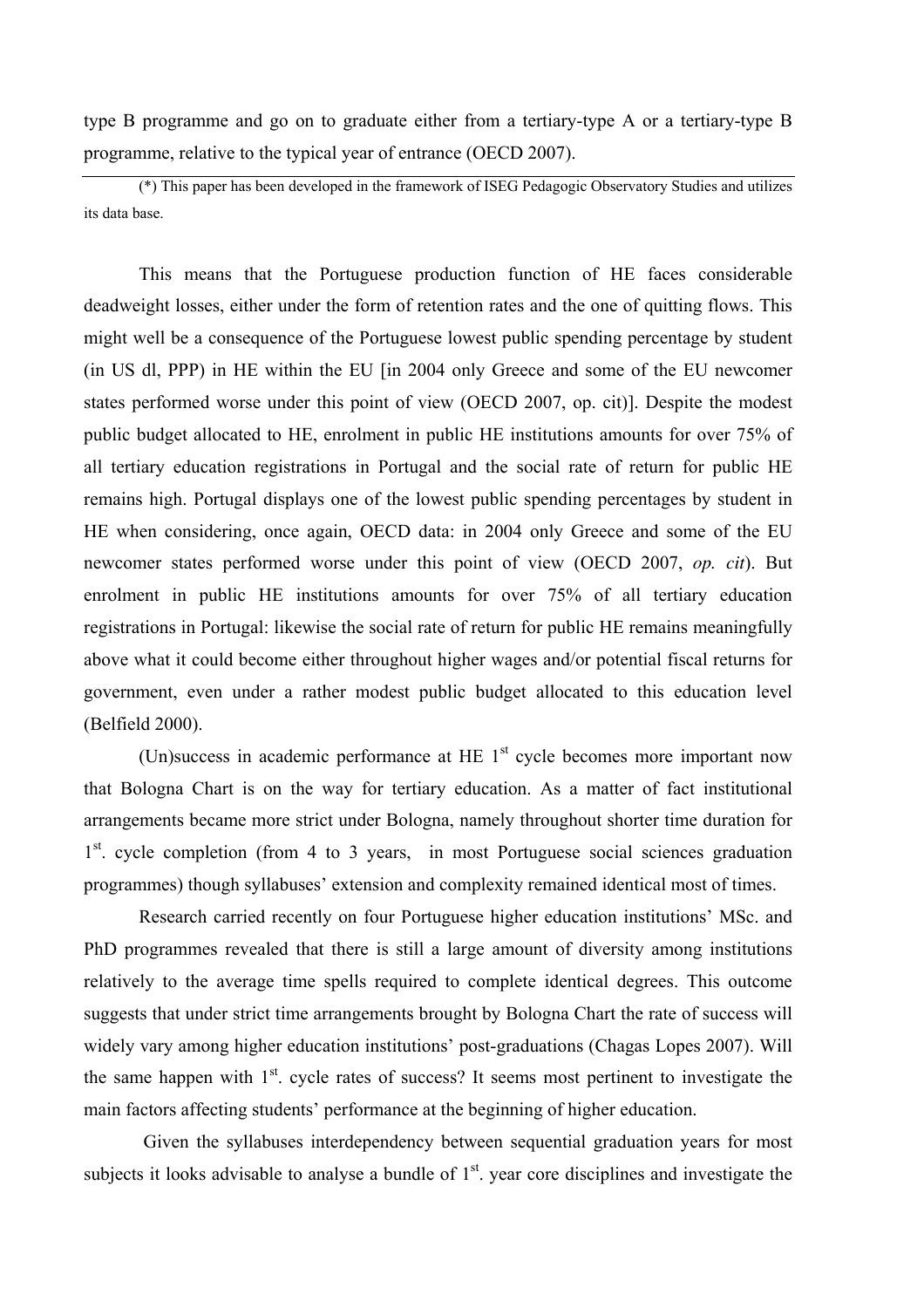main features behind the corresponding (un)success rates. Actually those disciplines will provide the main qualifications upon which further developments will settle along the graduation programme.

Most research carried on higher education success and failure rates still relies upon cross section methodologies supported by synchronic data most of times. But learning is by itself a rather complex multidimensional and time dependent process, mainly when it coincides with transitions to adult life (Bidart & Lavenu, 2005). Likewise analyses on school success and failure risk neglecting a great deal of the corresponding major determinants, namely most of those which characterize transition to adulthood for women and for men, whenever they do not allow for dynamics.

 In this paper we use individual semi-longitudinal data on ISEG students retrieved from the School Pedagogic Observatory as explained below. We set the spell of time needed to successfully complete three  $1<sup>st</sup>$  year disciplines, common to the four graduation programmes, as a *proxy* for (un)success. Our main hypotheses are therefore:

- relative success in completing core  $1<sup>st</sup>$  year graduation subjects, measured throughout the spell of time required by each individual, will be negatively affected by lower SES of the family of origin, poor performance during previous schooling, present family demands and possible income shortages;

- male and female outcomes will most probably differ either relatively to success rates and to time patterns induced by the above determinants.

#### *2. General Framework*

Quite diverse impending restrictions can be at stake by the time one attends higher education: self motivation and resilience, programmes scheduling and general accessibility and even employment and income restrictions, eventually combined with family responsibilities, among many other. OECD Examiners' Report on higher education in Portugal stresses that "(…) price is a major determinant of student choice (…)" (OECD 2006: 28), an outcome which doesn't surprise us given the actual average level of tuition fees and public social policy narrowness. Most Portuguese graduation students have indeed to depend on a short fellowship or a place in the labour market, given the relative impact exerted either by direct and opportunity costs upon students' budget. So, income restrictions and the need to cope with them, most of times throughout a paid part time or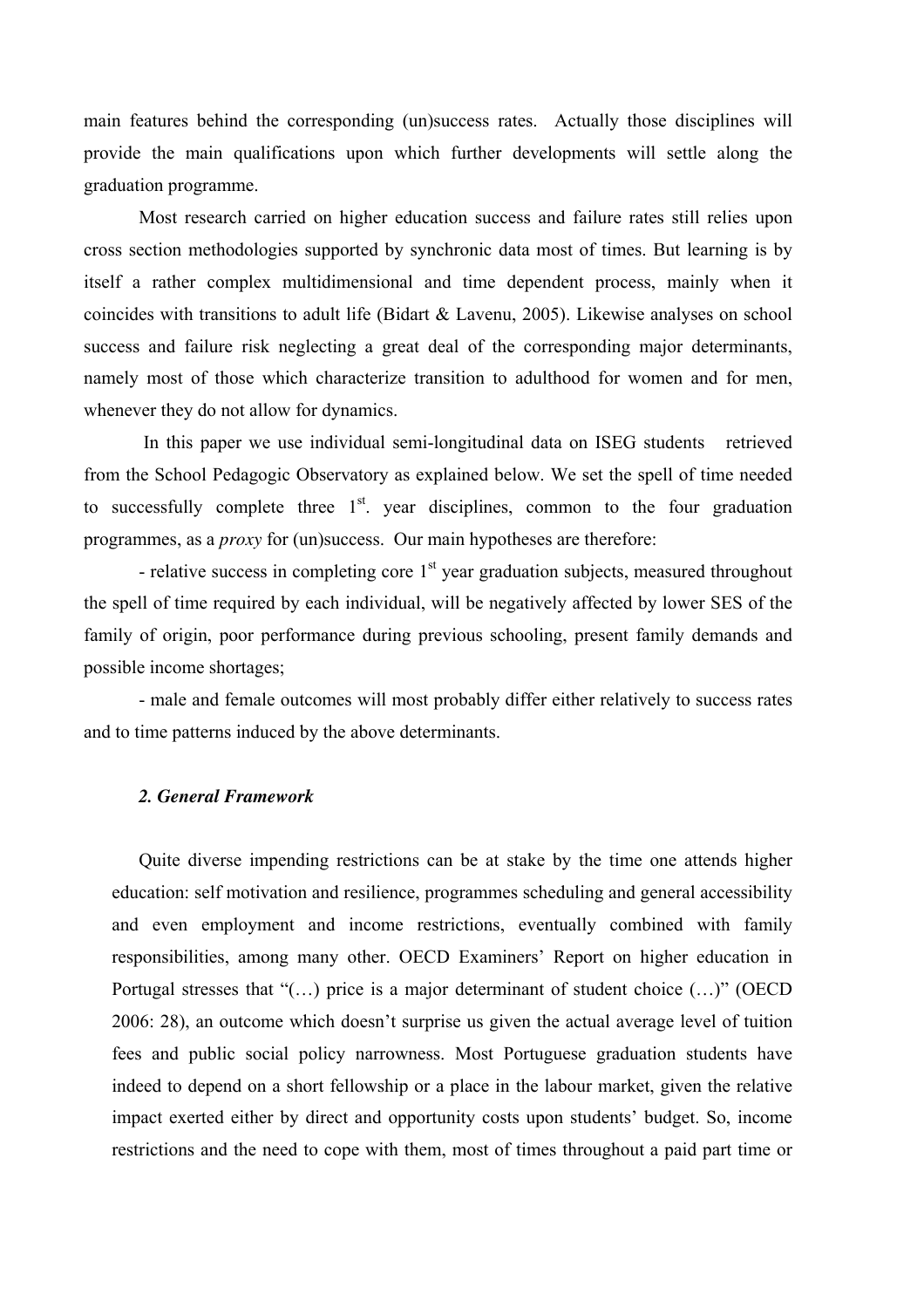even full time job has likewise to be addressed when researching for time allocation by Portuguese HE students.

Besides the above learning obstacles many other determinants occur at earlier stages, the role of which literature and research have been stressing. Individual's family school level, own previous schooling patterns and the role played by education institutions successively attended. Obstacles of the kind have been emphasized mostly by education sociology when trying to approach multiple interaction effects exerted by the interplay between individual and structural factors along life cycle trajectories. Dynamic analyses have been enlightening the meaningful role usually played by previous school trajectory upon future studying and ulterior employment and career opportunities.

Both education sociology and economics of education research have been shedding light on the influence exerted by of origin (father's and/or mother's) and present families' social and educational background (SES) upon school's and employment's success. For upper secondary education, previous research using semi-longitudinal data as well as official reports based upon synchronic data confirm that SES actually exerts a meaningful impact on Portuguese students' opportunities. (Chagas Lopes *et al* 2004; ME-GEPE 2007). Now it concerns us to investigate how far could the same kind of influence go on being conditioning scholar success for tertiary education students. Literature provides empirical outcomes of the fact that the above influence patterns are changing with students' age, gender and school path but also that even though heterogeneously it usually goes on affecting HE patterns (Vandenberghe 2007; Hassink & Hanna 2007). Nevertheless we don't know how those heterogeneous features' influence arise in Portuguese tertiary education neither do we know the strength of that influence along each individual trajectory.

Among those determinants, fathers' and mothers' education level is one of the more important ones: OECD reports that Portuguese HE students have one of the highest social immobility rates as the share of those with tertiary education whose father's education level is tertiary too is extremely high. Nevertheless, father's and mother's school level may well influence differently their children success opportunities, depending upon children's academic path, gender and other features (Pronzato 2008). Therefore it seems advisable to distinguish not only between fathers' and mothers' education level but also between sons' and daughters' performances. Tracing the main gender differences is another objective of this research.

Parents' situation towards activity, employment and occupation are other factors to be isolated and specifically addressed. Most  $1<sup>st</sup>$ , year graduation students are still living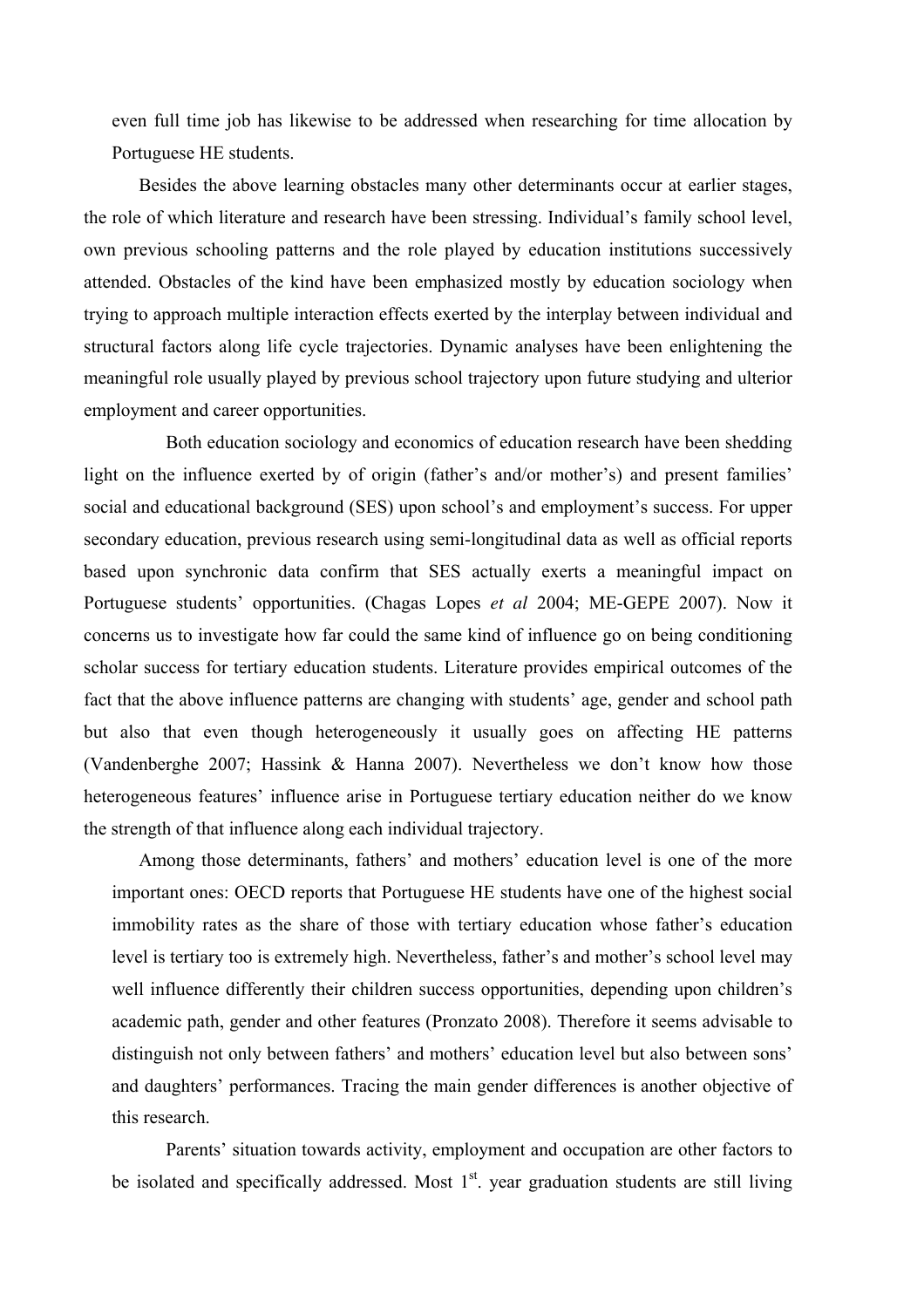with parents and dependent upon their family of origin's income. Likewise income failure or budget constraints in the family of origin may affect children's studying opportunities and/or possibly make them search for a paid job in the labour market, anyway affecting the average time spell needed to successfully complete core disciplines. The pertinence of studying these determinants increases now that economic crisis is reaching a peak. Actually the combined effects displayed by the family of origin's socioeconomic status (SES) and present difficulties brought by economic crisis have been also well established: for youngsters in the late teens SES influence tends to increase with bad economic situation, also because it becomes then more difficult to get a job. (Belley & Lochner 2007).

All those determinants interplay to foster not only educational access and success (or failure) material requirements but also background values, beliefs and motivation which shape life cycle trajectories (Plug 2002; Black, Devereaux & Salvanes 2004). We will not deal with this latter kind of features although we are aware of their impact upon individual school trajectories either directly or throughout their impact upon other variables like SES.

School trajectories and relative success previous to the transition to higher education have extensively been investigated by the reference literature. For Portuguese upper secondary students ME-GEPE shows that girls exhibit lower age deviations relative to the expected age and higher scores in previous trajectories than boys. The report stresses that girls' socialization is more prone to school values than boys' a feature which is also associated with the higher school expectations generally girls develop when compared to boys. Another line of argumentation emphasises the fact that girls invest more in school given they are discriminated in other fields like labour market (ME-GEPE 2007, *op. cit.*).

More recently, in the eve of Bologna agreement, research concerning higher education has been developed in some EU countries (Noyes 2003; Ammermüller 2005). No study of the kind has been developed for Portugal as to our knowledge. Therefore retention episodes and their frequencies either during basic or in secondary education have to be investigated in the framework of research on success rates in the Portuguese HE  $1<sup>st</sup>$ . cycle. Mobility between school establishments in school cycles previous to tertiary education must be addressed as well.

Research on the Portuguese upper secondary and tertiary patterns has been providing evidence that confirms the influence exerted by main individual characteristics as age and gender upon school success (Chagas Lopes *et al* 2004, *op cit*; Chagas Lopes *et al* 2005). Amâncio (2005) and Perista et all (2004), among other, focus on gender role upon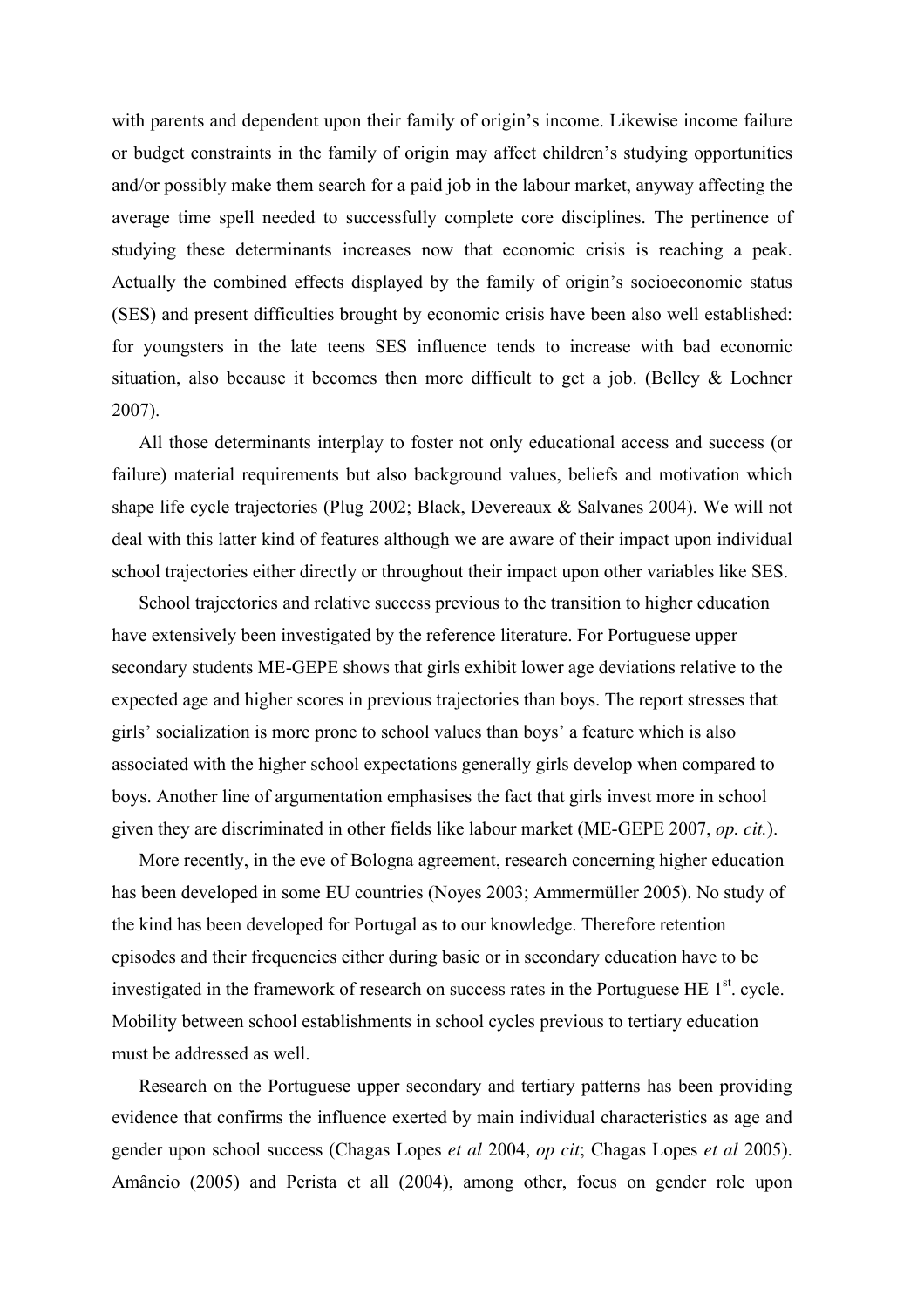graduation (and also employment opportunities) in Portugal. As we have been referring the feminisation rate among most Portuguese HE programmes is consistently increasing, despite the enrolment overall downturn trend along the last years. Will the time restrictions behind (un)success equally impart upon women's and men's trajectories? How far will SES, previous school trajectories and present family's requirements differently affect women' and men' efforts to complete core graduation disciplines? Given the strong impact Portuguese students actually face when in transition from upper secondary to HE, will we observe any gender patterns behind those impact and transition outcomes?

Summing u: we intend to assess the joint effect on the amount of time required by each individual to complete a set of three core  $1<sup>st</sup>$  year disciplines of the above mentioned determinants. We also intend to systematically investigate gender patterns associated with those time spells. Finally, as we set time required to successfully complete each matter as a *proxy* for the (un)success rate, we expect to be able to derive women's and men's success rates main determinants.

After the Introduction (1.) and the General Purpose (2.) we will develop the guidelines for the Theoretical Background in Point 3. Data and Work Sample will be explained in Point 4. after what we will develop Analysis (Point 5.): Contingency Analysis (5.1.), Cox Regression (5.2.) and Discriminant Analysis (5.3.). We finish with some Conclusions and Policy Implications.

#### *3.Theoretical Background*

Individual longitudinal trajectories have for long deserved increased attention among research developed in labour economics<sup>2</sup>.

 2 See, among other, Ben-Porath 1967; Heckman & Macurdy 1980; Albrecht *et al* 1991.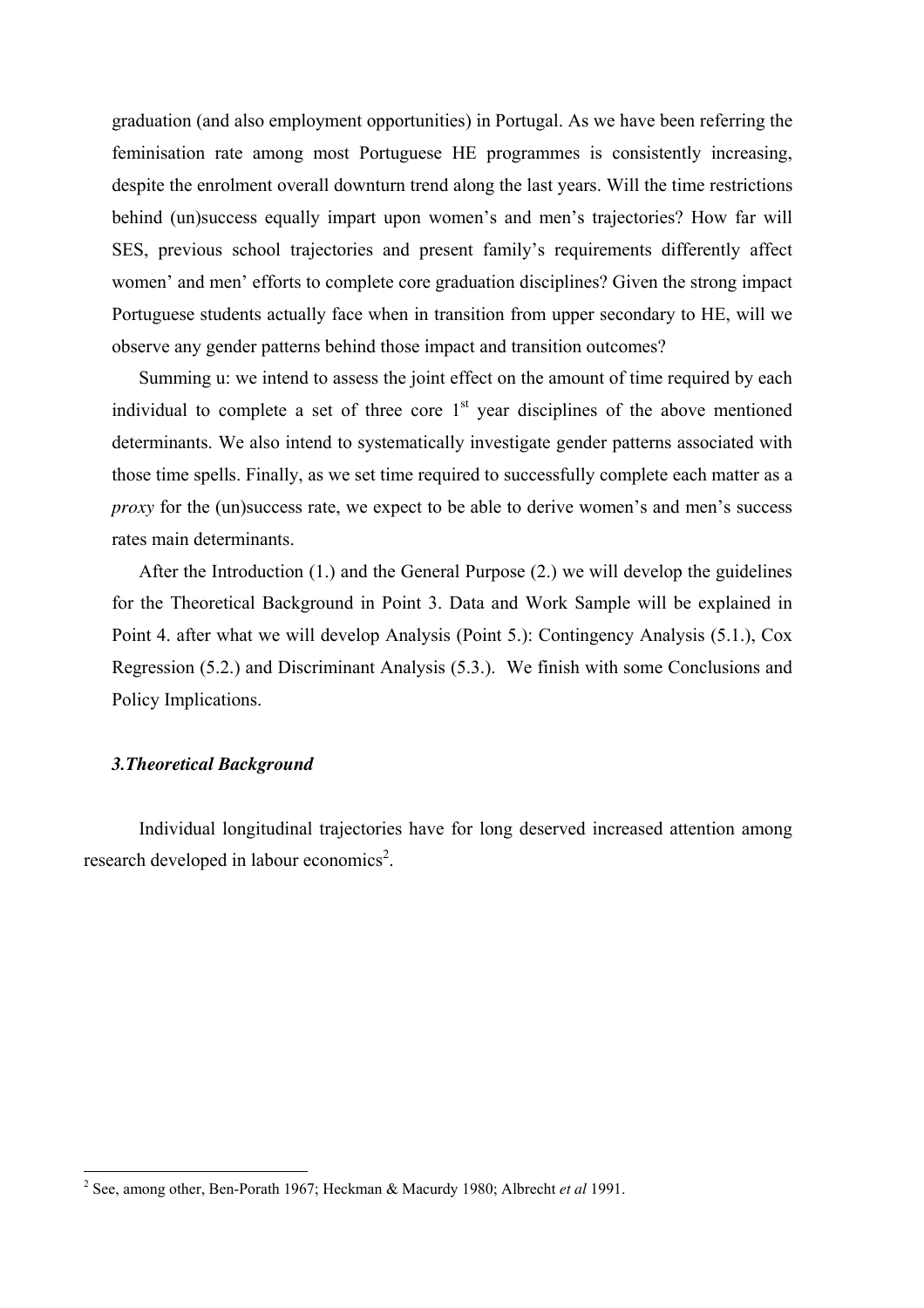This growing relevance occurs in the framework of human capital theories criticism and inscribes into a broader modern approach for which the role played by life cycle theories attracts an increasing concern. The latter main purposes encompass the identification of the major interactions which take place between education/training and work/earnings (and family, sometimes) trajectories along individual life cycles.

In this paper we take life cycle theories as the main theoretical framework as we are concerned with dynamic transitional processes instead of single turning points and intend to assess the interplay between processes which are usually taken as independent and rather static like the interaction between schooling, situation towards labour market and own family raising. Educational success and failure are the outcome of dynamic and complex interacting features that spread quite diversely along individual's trajectories and whose effects impart along larger or shorter spells of time. Applying life cycle theories to education appears to be quite advisable whenever research concerns the effects on learning and schooling of factors which affect the amount of time needed to complete given disciplines. As previously mentioned we measure (un)success in tertiary education by the spell of time required to complete a bundle of three core subjects previously established.

To identify a set of determinants influence upon time spells which are required to complete a given degree applying duration models seems to be particularly adequate. Cox proportional hazard models are frequently used to adjust duration models mostly because they do not impose any specific probability distribution for time, actually a major difficulty most of times.

We let *T* represent the duration spell needed to complete a given graduation matter, being *T* a random variable with distribution function  $F(t) = P(T \le t)$ . Therefore, the survivor function is  $S(t) = P(T \ge t)$  and the corresponding hazard function is  $h(t) = f(t)/S(t)$ , with  $f(t)$  the density function for *T*. In our present research the hazard function represents the instantaneous probability of completing the discipline at time *t*, given the individual was attending it up to that time. As to the explaining variables, or covariates,  $(x)$ , their joint influence intervenes under the form:

$$
h(t|x) = h_0(t)e^{x^t\beta}
$$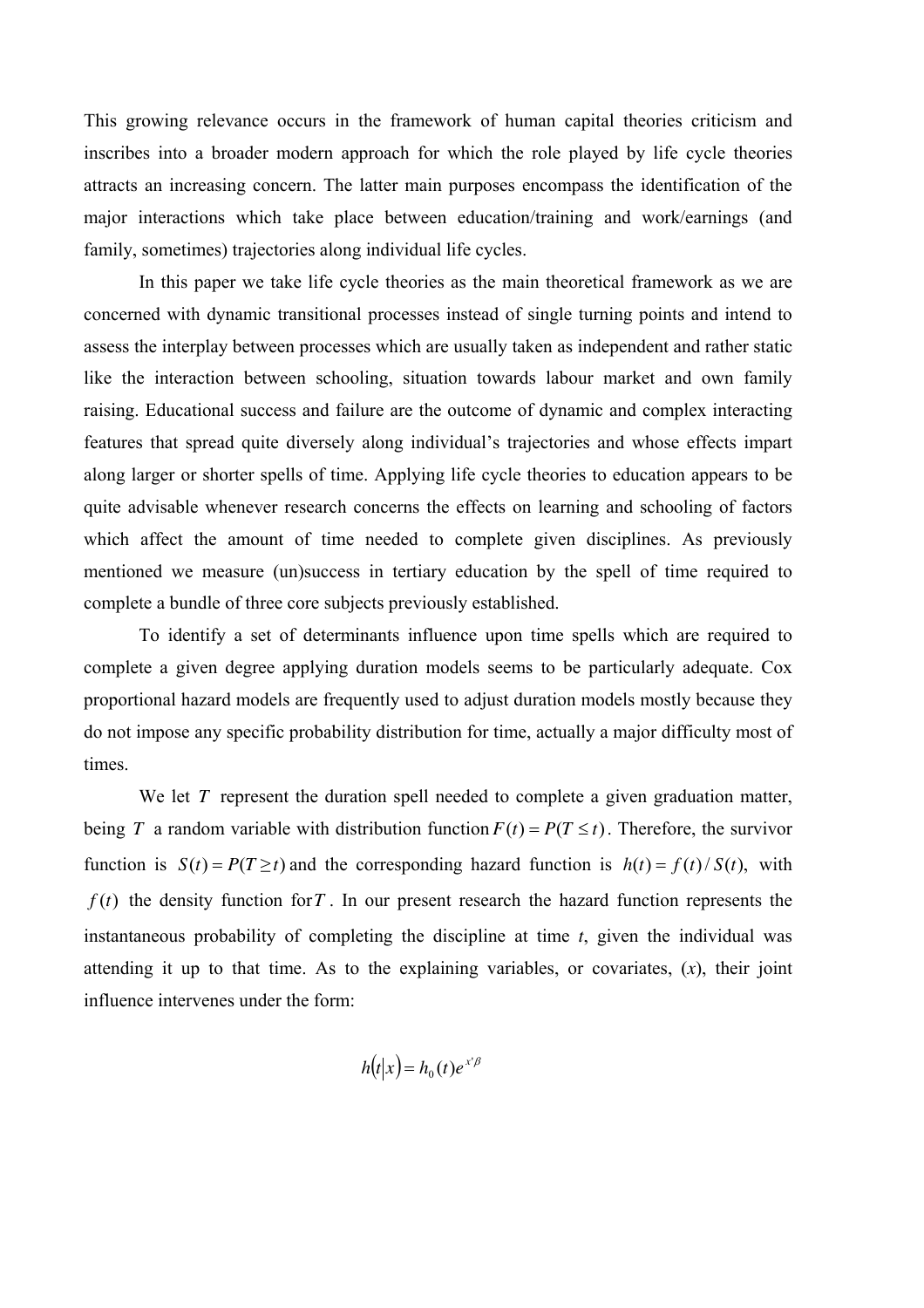where x is the covariates vector, β is a vector of unknown parameters, and *h<sup>0</sup>* (*t*) is the baseline hazard function for an individual with  $x=0$ , i.e., the term for previous (initial) conditions (Lawless 1982; Kachigan 1986).

Nevertheless hazard proportionality was not strictly confirmed by our data as it might be. Therefore we decided to confirm results obtained by CR throughout other statistical procedures as Discriminant Analysis (DA). In DA at least one discriminant function, *D*, is obtained throughout a linear combination of discriminating (independent) variables, *x*, such that

$$
D = a_1 x_1 + a_2 x_2 + \dots + a_n x_n + c
$$

where  $a_i$  are the discriminant coefficients,  $x_i$  the discriminating variables, and c a constant. This is analogous to multiple regression, but the discriminant coefficients, *ai,*, maximize the distance between the means of the dependent variable.

In the next point we provide further explanation for adjustment methodologies either for CR and for DA.

As covariates we used a same set of variables which can be ranged as follows:

- some individual characteristics, like age, gender, place of birth and nationality;
- indicators of the SES of the family of origin, like number of sibling, parents' education level and theirs situations towards occupation and employment (always fathers' and mothers' separately);
- indicators of the individual's previous school trajectory, as the number of grade retentions during basic and secondary education if any, and the mobility flows between scholar institutions;
- some intervening determinants as individual's present situation towards employment, his/her civil status, husband's/wife's education level, occupational situation and other characteristics of the present family, as well as the scores obtained by the individual in the other two core disciplines.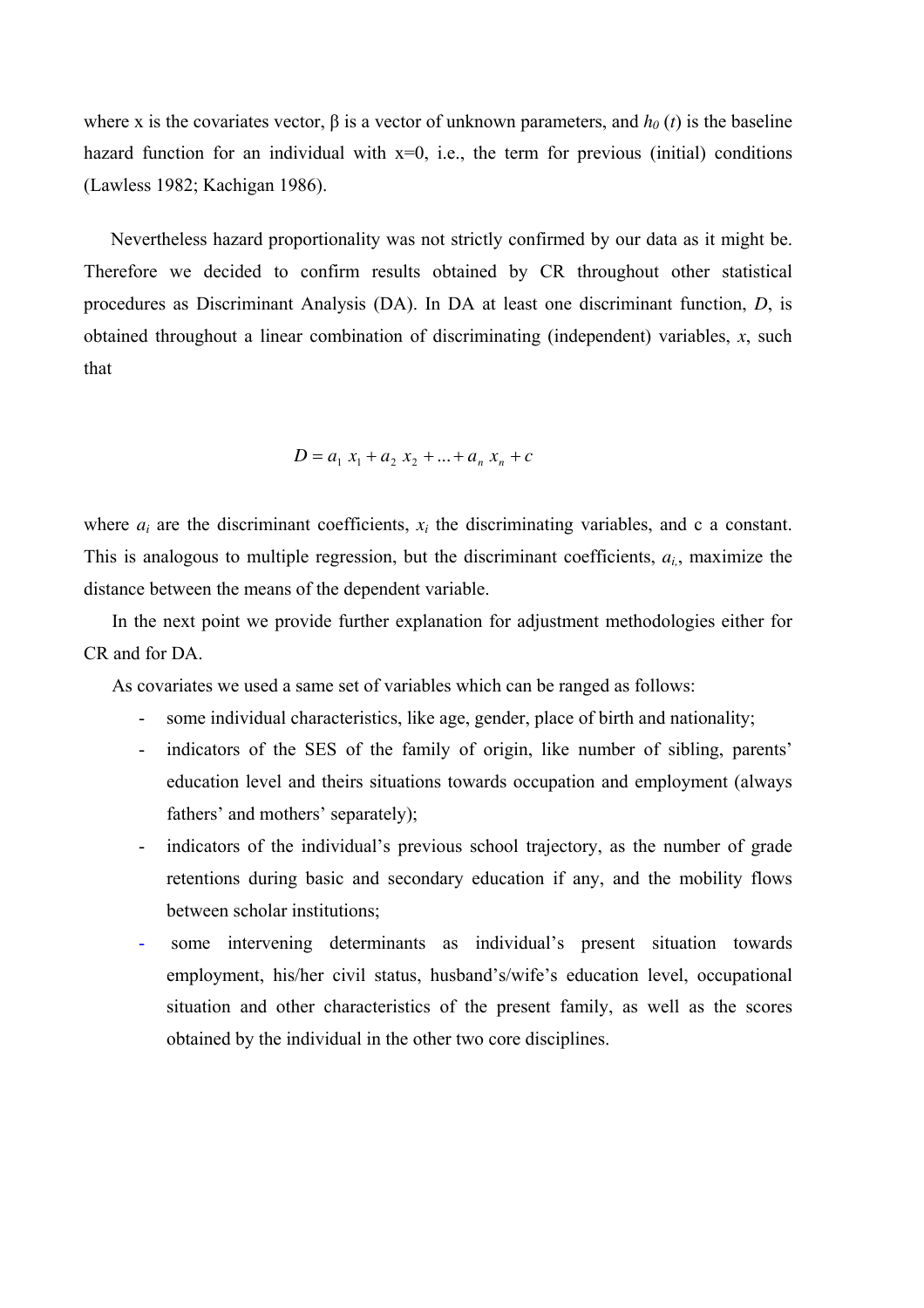#### *4. Data and Work Sample*

We used semi-longitudinal data on ISEG students retrieved from the Pedagogic Observatory database. This Observatory combines data delivered by the Ministry of Education relative to the students' previous schooling and data on enrolment procedures and examinations scores from ISEG files. We have observations on 2780 students of the three graduation years and the four graduation programmes (Economics, Management, Finances and Mathematics).

By the time of this paper writing only examinations corresponding to the first semester of 2007/2008 had been achieved. This would mean that first year first timer students only had one opportunity to complete the three core disciplines. Therefore we decided not to work with these students' data. Likewise our work sample in this paper concerns first year redoubling students plus second and third graduation year ones, which amounts to 2228 individuals. Data on explaining variables, or covariates, has been described at the previous point. The main characteristics of the work sample are the following:

- the feminization rate is 40,2% and 80% are under 25 years. Around 89,2% were born in Portugal and 94,7% are Portuguese. All these results closely replicate the universe characteristics.

- as expected most students (97,7%) are single and only 2,1% are married or living in a couple. A large majority of them – about 75% - lives usually in Lisbon or within a 60 km vicinity.

- the large majority among all students in the work sample (70,5%) performs no paid occupation; 11,2% have a part time job and 10,6% a full time one.

- as to the graduation field 37,6% are enrolled in Economics, 49,8% in Management (these two scores being relatively under and above the universe's corresponding scores, respectively), around 6,9% in Finances and 5,7% in Mathematics.

- concerning the SES of the family of origin, most of them (69,9%) are the single child, fathers' and mothers' school level depict an almost normal distribution as expected: looking to Figure 1 we can observe that the only meaningful deviation from that pattern is the large share of students' fathers which school level lies under the 1st, cycle.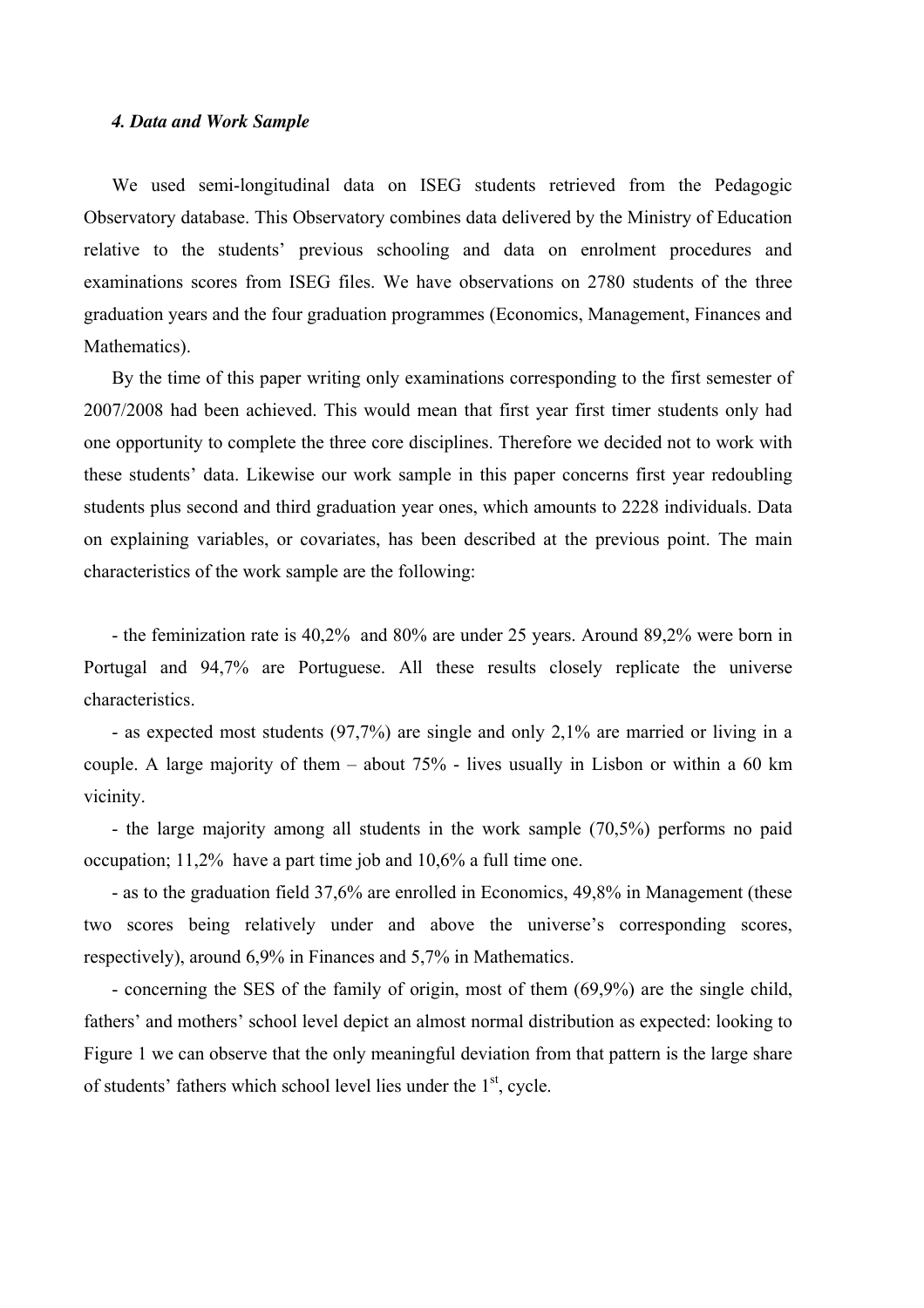

**Figure 1: Father's and mother's school level** 

Most fathers (80,2%) and mothers (74,8%) were employed in the beginning of the 2007/2008 scholar year; more mothers than fathers suffered from unemployment (8,1% against 3,9%, respectively) and were inactive or retired from the labour market (15,9% for fathers, 17,1% for mothers). The above outcomes replicate quite closely Portuguese average situation towards employment in the corresponding period of time, except for fathers' unemployment share which appears to be lower than the average one.



**Figure 2: Father's and mother's situation towards employment**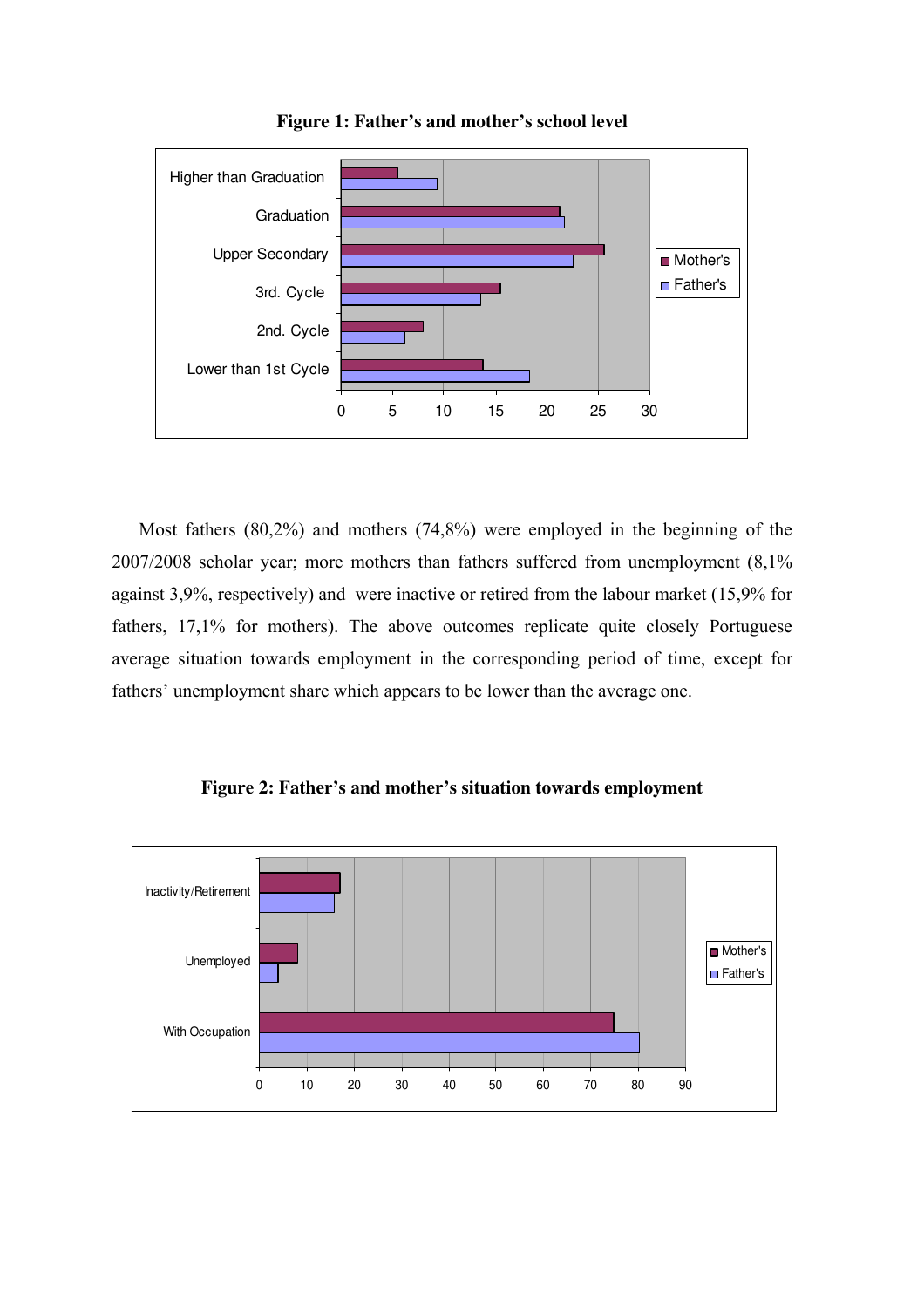- entrepreneurship is higher among fathers (28,7%) than among mothers (13,8%). Most fathers and mothers are employees (65,6% and 68,0%, respectively). We must notice the meaningful share of family non paid workers among mothers (18,2%).

- in what concerns students' previous school trajectory a large majority of them (98,5%) has been relatively successful in basic and lower secondary and 82,4%, in upper secondary did not repeat any grade or year. Among the ones who repeated upper secondary 13,7% got one year retained and only 3,7% were retained for two or more years. Among all students in our sample 95,5% - e.g. Portuguese and foreign students – completed upper secondary in Portugal. It must be noticed, nevertheless, that about 23,7% among the work sample students has interrupted studies for at least one year between upper secondary conclusion and enrolment in ISEG. This outcome bears several meanings: either they had to repeat access examinations in order to get an higher score compatible with *numeri clausi* at ISEG or they had been in another University before moving to ISEG (by option or by another reasons) or they simply ceased studying for a spell of time, possibly for income constraints. This situation should deserve a deeper attention in future research.

### *5. Analysis*

 We started by computing three dependent variables, TE1, TM1 and TIG, representing the amount of time taken to complete Economics 1, Mathematics 1 and Introduction to Management, respectively. We did not take each individual's age as one of the independent variables given its strong correlation with the dependent ones.

 In every statistical analysis we systematically adjusted separately for women and for men. According to reference literature in this subject this is the correct procedure since gender is not an "explaining variable" but (the real) explaining variables are not gender neutral. That is why we compare women's and men's pattern effects by developing separate adjustments.

#### 5.1. Contingency Analysis

As a first exploratory insight we used Contingency Analysis (**CA**) and obtained the following variables as the ones for which statistical test scores revealed meaningful associations with TE1, TM1 and TIG (See Appendix 1):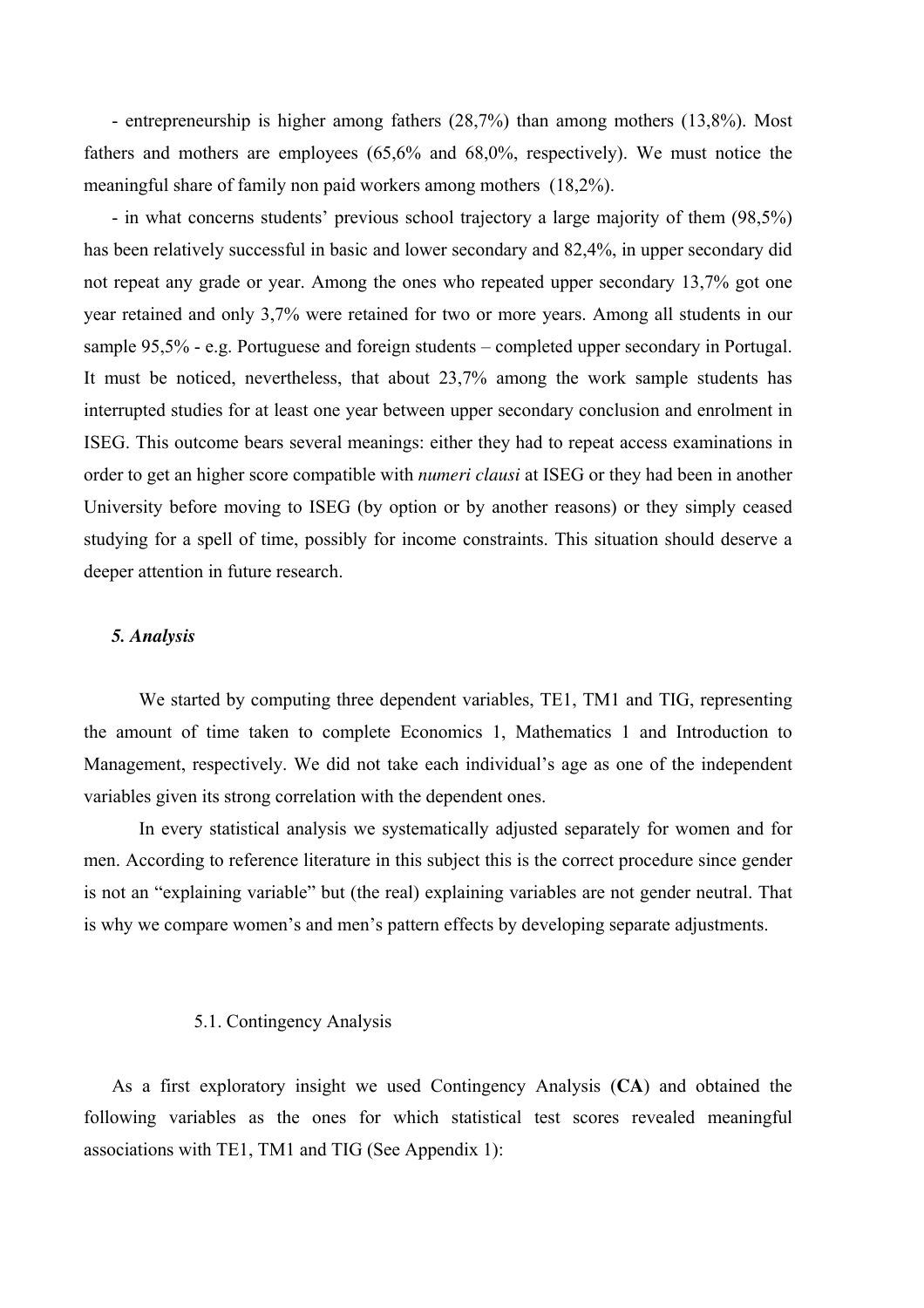- individual characteristics (besides gender and age): nationality (Nac) and country of birth (Nat), only for men and for TM1 and TIG;
- SES of the family of origin: mothers' school level (HLM), by far one of the most important determinants which affects mostly female students patterns, except for Mathematics 1, while fathers' school level only associates with TIG and for men; mothers' and fathers' situation towards employment (SitEM and SitEP) display very meaningful association scores but not parents' situation towards work. Deceased parents (MãeFl and PaiFl) seem to exercise an equally important role, especially in what has to do with Mathematics 1 for both male and female students and Economics 1 for the former.
- present scholar situation, namely in what concerns the graduation programme and the scores obtained in one or both of the other two core disciplines reveal a very strong association.
- individuals' situation towards employment and civil status display very high association scores.
- despite exerting a meaningful influence, previous scholar trajectory appears to be less relevant according to the scores for variables relative to eventual retention – during the basic, RepB, or during the secondary, RepS – to the number of retention situations – N RepB, N RepS – and to the mobility flows – MovB and MovS. Nevertheless this group of variables reveals rather strong association scores with time for Mathematics 1 and especially for male students for whom we also observe a meaningful impact displayed by the country where upper secondary education had been completed (País).

The above outcomes are not surprising. Most students are single and probably living with their parents as we have already referred. Therefore they are dependent upon the income level of their family of origin and inherently upon the main disruptions it may suffer: father's or mother's unemployment, their unemployment spells and ability to reemploy for which either parent school level represent robust *proxies*; and also father's or mother's death have a very strong influence upon students success opportunities. This "income effect" is observable when we cross compute individual's situation towards employment with either parent's (or both) one. For those who got married or living in a couple civil status (EstCiv) association with own situation towards employment (SitE) appears obviously to be strong.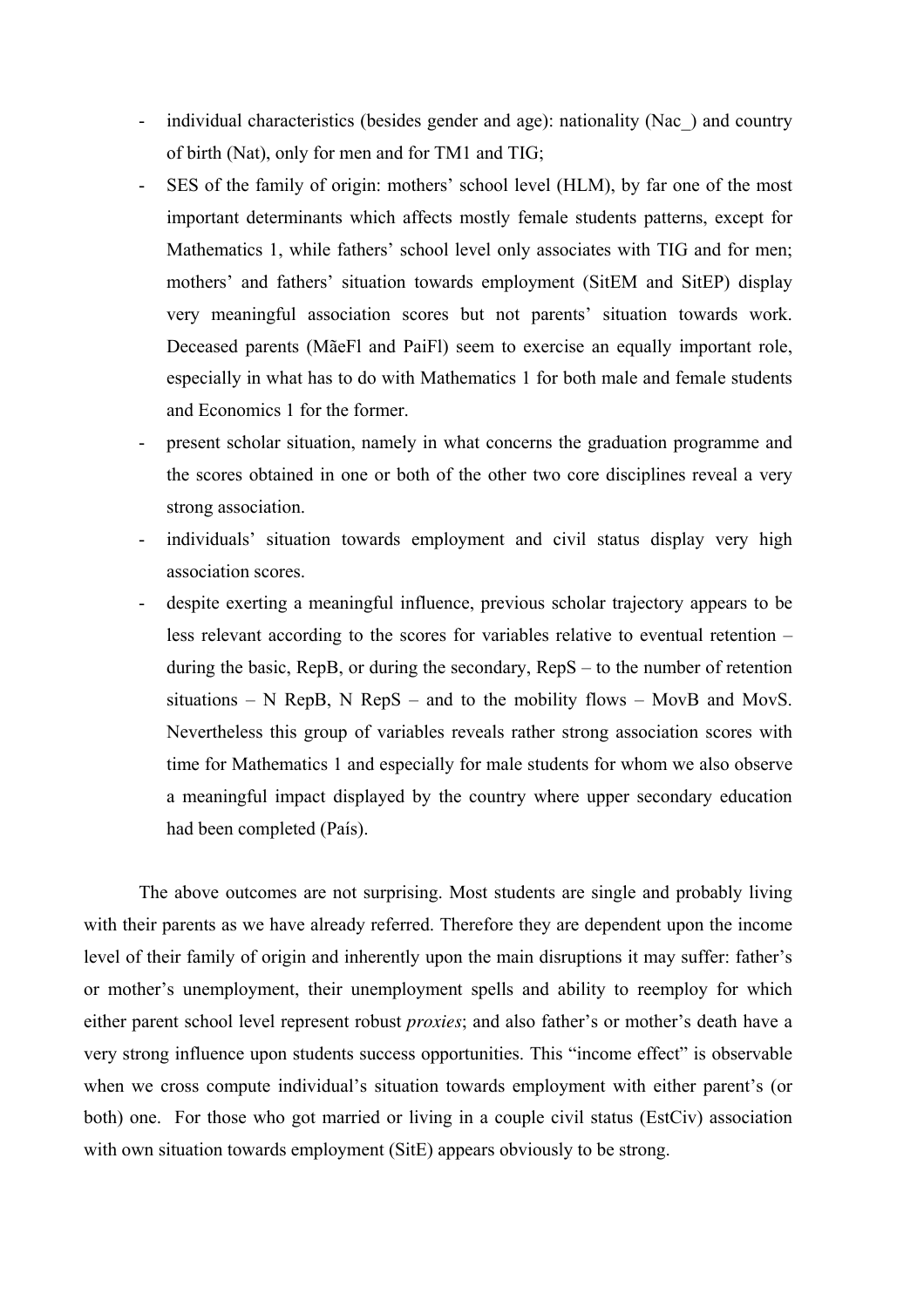A "graduation programme" effect seems to be quite evident as well. Actually, the spell of time needed to successfully complete each one of the core subjects seems to be quite contingent upon the specific graduation programme which students chose among the four possible ones and also upon the relative success they obtained in the other core disciplines. The three core disciplines are common to the four graduation programmes and share generally the same syllabus and professors' team. Nevertheless students' motivation and formal qualification strongly differ among graduation programmes a feature which could well stay behind this effect.

 Gender patterns are quite obvious as well under the form of a much higher diversity of time length determinants for men than for women as it can be seen from Appendix 1.

The specific graduation programme appears to be systematically much more influent for male than for female students. Some other variables associated with the first segment within scholar trajectories, as country of birth and relative success during  $1<sup>st</sup>$  cycle education - as retention and mobility situations - seem to be more determinant for male students too; we should notice that the latter variables have frequently been taken as *proxies* for ability. Death of one or both parents and mothers' school level are by far much more influent for female students, as well as relative success during upper secondary, own situation towards employment and scores obtained in the other core disciplines. Civil status, on the contrary, seems to impact more upon male students' trajectories.

Having interrupted studies between the end of upper secondary and ISEG enrolment also appears to be well associated with time needed to complete either E1 or IG, although not with Mathematics 1. Breaking down by gender we observe that for female students this result only holds for E1 while for male students it holds for the three core disciplines.

Can we infer from the above outcomes that young female students are more conditioned by their family of origin's characteristics, namely income and general support, as well as by their own scholar objectives which are more ambitious than comparable young men's ones, as a general rule? And that young male's school trajectories seem to be more shaped by cognitive features (like ability and adequate vocational choices) followed by own family responsibilities once married?

Of course we are not drawing such a conclusion from this single analysis. Anyway the above outcomes confirm evidence for other countries on male and female students' patterns in higher education. However the results so far obtained do not inform us about the relative effect of those variables when assembled in a model neither do they provide any measure of the magnitude of that effect.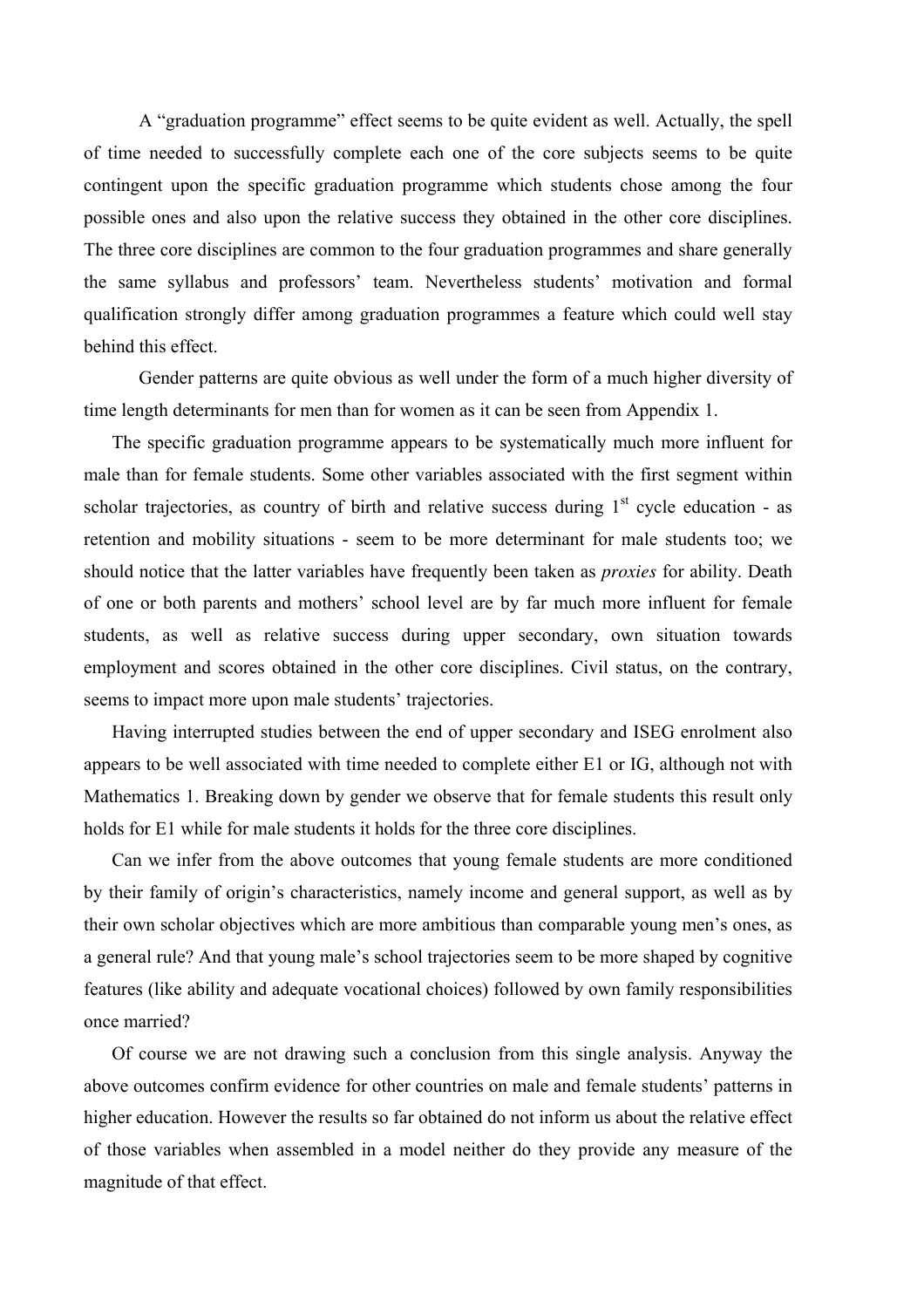#### 5.2. Cox Regression Adjustments

For that purpose we then tried **CR** adjustments. For the already mentioned reasons we stratified by gender anyone of the essays. Also we dealt separately with each one of the core disciplines and the corresponding dependent variable – TE1, TM1 and TIG - because they are quite heterogeneous in what concerns average retention rates and scores as we can learn from ISEG historical synchronic data. We should remember that in the following analysis we didn't consider  $1<sup>st</sup>$  year  $1<sup>st</sup>$  timer students.

 Whenever possible we used in the CR adjustments both the Enter and the Loglikelihood (LR) methods, the latter being more robust but sacrificing more explaining variables. We used the same set of covariates as in CA. Too many missings in the variable relative to interruptions between upper secondary conclusion and enrolment in ISEG prevented us from including it in the model. Tables in Appendix 2 display the main results the scores for the coefficients ( $\beta$ ), corresponding exponential effect [Exp ( $\beta$ )] and Wald test<sup>‡</sup> for the meaningful covariates:

**Table 1: Cox Regression results for TE1** 

| Method "Enter" | Covariates: MãeFl, PaiFl, RepB, MovS, País, NI |
|----------------|------------------------------------------------|
| Method LR      | Covariates: SitEP, SitTMãe, MovB (Pub/priv)    |

**Table 2: Cox Regression results for TM1** 

| Method "Enter" | Covariates: Graduation Programme, SitTMãe, MovS, Civil Status, |
|----------------|----------------------------------------------------------------|
|                | NI                                                             |
| Method LR      | Covariates: Score obtained at Economics 1                      |

| Table 3: Cox Regression results for TIG |  |  |
|-----------------------------------------|--|--|
|-----------------------------------------|--|--|

| Method "Enter" | No Meaningful Results                  |
|----------------|----------------------------------------|
| Method LR      | Covariates: Graduation Programme, MovS |

 ‡ As generally advised we only retrieved covariates for which the Wald test score was lower or equal to 0,05.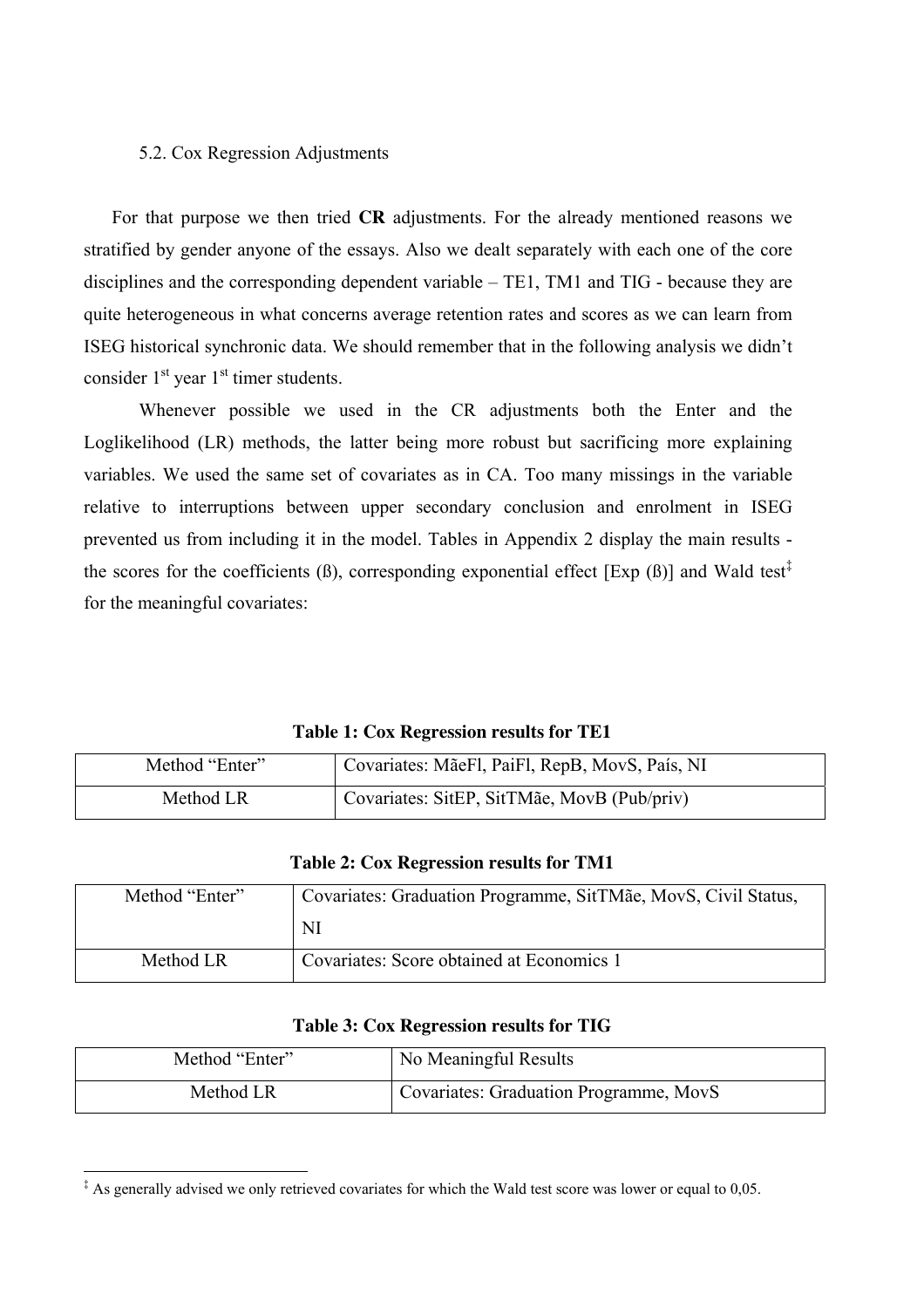Being much more demanding than exploratory analyses, like CA, fewer covariates pass the CR tolerance levels, namely the Wald test. Nevertheless we can see that most explanatory influences displayed by CR adjustments coincide with those obtained by CA. This is particularly true for family of origin's SES: father's and/or mother's decease (MãeFl, PaiFl), their situation towards employment and work (SitEP, SiTMãe), number of siblings (NI); students' relative success along previous school trajectory: having or not repeated and/or moved during basic (RepB, MovB), having or not faced mobility between institutions during Secondary (MovS, which influences all the adjustments) and country in which upper secondary has been completed (País); with present studying situation: graduation programme. To a lesser extent also the score obtained in (at least) one of the other core disciplines and civil status seem to display a non negligible influence.

 As a statistical tool used to adjust hazard survival models CR displays survival tables. Given that we stratified by gender all the adjustments differences in survival rates for women and men come straightforwardly. Notice that by "survival rate" we mean here (according to hazard survival models literature) the probability that an individual do not complete a given state at a moment T (will survive) conditional on having been **continuously** in that state until then§ . Looking to the tables displayed in Appendix 2, in which code for women is 2 and for men 3, we observe that only for Economics 1 female students took more time than their male counterparts: actually it is the only situation where female students group extinguishes at time break 10 instead of time break 9 as happened with men.

### 5.3. Discriminant Analysis

 $\overline{a}$ 

For Discriminant Analysis **(DA**) we eliminated cases for which time needed to complete the subjects was higher than 4 years because of he corresponding frequencies scores. As usually we decided of the goodness of each adjustment on the basis of the percentage of correctly classified cases, Qui-square significance level, Wilk's lambda and canonical correlation. For each discipline two adjustments were developed, one for male

 $\frac{1}{2}$  Actually we have a problem with that "continuity" requirement because in the work sample with which we are working we cannot control for possible interruptions which might occur between the  $1<sup>st</sup>$ . enrolment date at ISEG and the last/present one. This is a question which requires further research.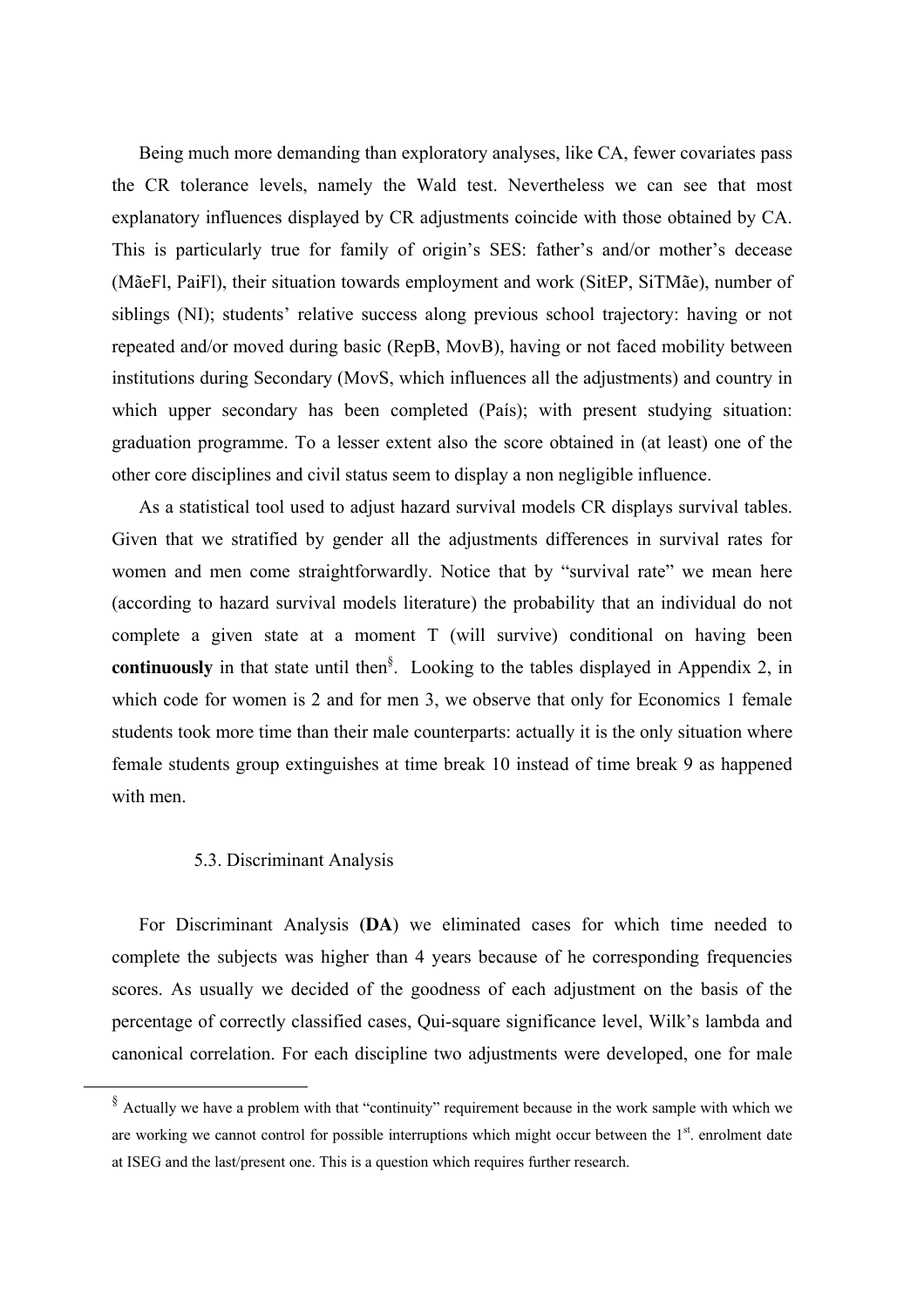and another for female students. Appendix 3 presents the variables and corresponding adjusted coefficients retrieved from the structure matrix, the magnitudes of the latter being depicted in the next Figure:



**Figure 3: Relative influence displayed by Discriminating Variables** 

**Legend: TIG – Time to complete IG; TE1 – Time to complete E1; TM1 – Time to complete M1; W – women; M- men; Nota M1 (Score in M1); Nota E1 (Score in E1); Nota IG (Score in IG); NRS (Nº retentions Secondary); NI (number of siblings); HLPai (Father's school level); HL Mãe (Mother's school level); EstCivil (Civil Status); SitE (Individual's Situation towards employment); Curso (Graduation Programme).**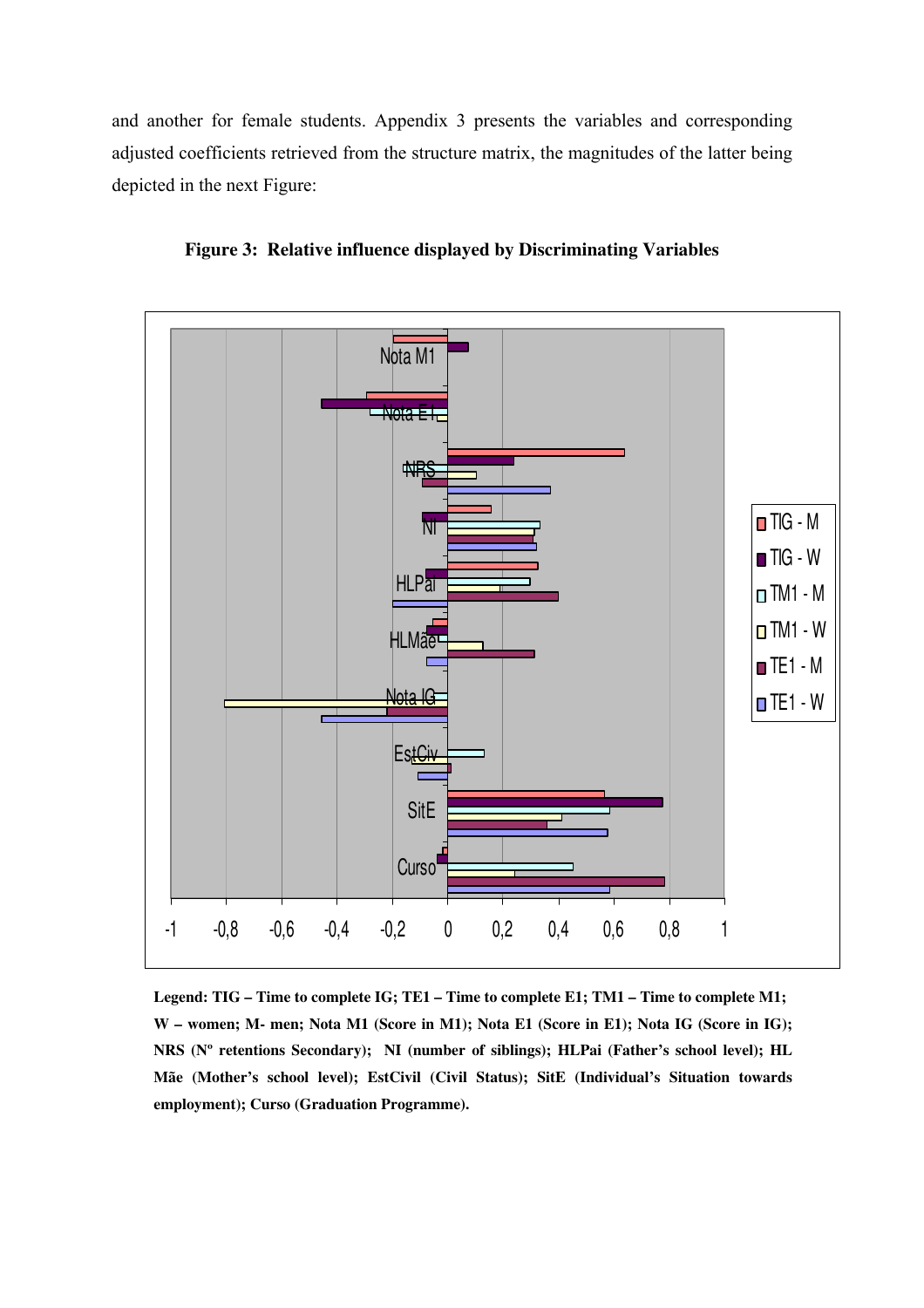DA results confirm most previous ones. Meaningful indicators for own family SES are now father's and mother's school level (HLPai and HLMãe, respectively), which possibly encompass both parents' situation towards employment, and number of siblings (NI). Father's school level positively affect male students' amount of time needed to successfully complete all the disciplines as well as Mathematics 1 for female, whilst for most situations mothers' school level influence has a decreasing influence. Number of siblings, probably a *proxy* either for family's per capita income or cores intensity, almost always exerts an increasing influence. Previous school trajectory, here introduced throughout the number of retentions during upper secondary (NRS) - a variable which sometimes is also taken as a *proxy* for ability - always increases time that female students take to complete the three disciplines and also IG in the male's case. As to the indicators of present scholar success, e.g., the scores obtained in at least one of the other two disciplines, there is an evident opposite effect displayed by the scores obtained in Economics 1 upon the duration taken to complete both M1 and IG and a somewhat unclear effect displayed by the scores obtained in Mathematics 1, whilst no meaningful effect was associated with IG under this light. The effect displayed by the specific graduation programme (Curso) in which individuals are enrolled is by far one of the most important ones, for both gender and for all the graduations fields, therefore confirming the "graduation programme effect" that we had already observed. Situation towards employment (SitE) displays the most meaningful magnitude for most pairs (gender\*graduation programme) therefore confirming the influence exerted by present income conditions for most students.

Three discriminating variable patterns exhibit meaningful symmetric signs when comparing both sexes: number of retentions during upper secondary (NRS), mother's and father's school level (with two rather modest exceptions for TIG and Mathematics 1) and civil status. Number of retentions during high school doesn't seem to provide an unique explanation: either it would mean for male students (not for female ones) the acquisition of improved skills in Mathematics and Economics and henceforth lower time spells to complete the corresponding disciplines now in the University; or it indicates the presence of actually less able students, namely in what concerns IG and female students in Economics. For female students (except those in Mathematics 1) their parents' human capital – specially their fathers' one - seems to play the role of an asset, probably an income indicator as well, which most young women can rely upon to develop their school objectives in this pre-adulthood phase. In the meanwhile most male students seem to use this same capital to extend their teenage time. Would this hypothesis be valid and young female and male would accordingly face differently transition into adulthood: the investment made in education would imply for the former a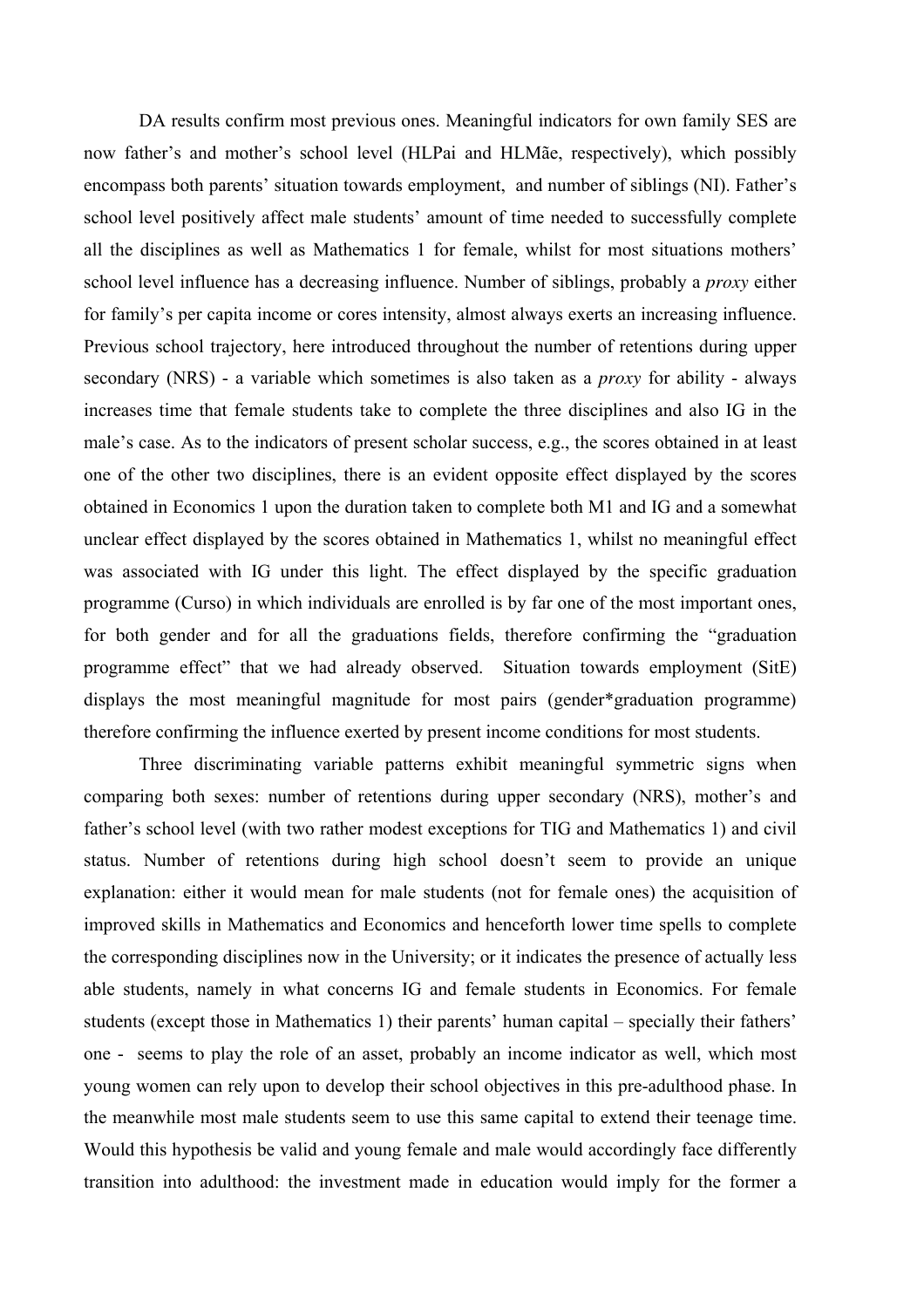smoother transition and a better accommodation of civil status changing and new family chores. While for young men marriage or living in a couple would imply a turning point and the beginning of responsibilities assuming therefore a much higher difficulty in making new life compatible with studying requirements.

#### *6. Conclusion and Policy Implications*

Success and survival rates in Portuguese Higher Education (HE) are low when compared to most developed countries. Besides social and economic development implications also social rates of return are affected giving the high share that public education represents among Portuguese HE. It is not expected that the full implementation of Bologna Chart will improve by itself this situation.

A great deal of failure determinants are encountered by students in some of their  $1<sup>st</sup>$ . year's core disciplines which strongly shape graduation programmes as a whole. Likewise we focused upon the production function of three among those disciplines which are common to the four graduation programmes at ISEG. As a proxy for the relative easiness/difficulty we took the spell of time needed to successfully complete each one of those three core disciplines. We state the hypotheses that relative success will be negatively affected by lower social and economic background of the family of origin, poor performance during previous schooling, own family demands and possible income shortages. And also that male and female success patterns would differ on account of most of the above determinants.

In all the statistical analyses we obtained a set of common influences: the social and economic characteristics of the family of origin – either mother's and/or father's school level or their situation towards employment and activity, in some adjustments also parents' decease and number of siblings; the relative success during previous scholar trajectory, among which the number of retentions during basic and/or secondary education; the specific graduation programme which students are attending as well as the scores obtained in each one/another of the two other core disciplines which display some of the more relevant influences; civil status and, specially, own situation towards employment, whose magnitude lies among the more important ones.

Most influences seem to affect similarly male and female students. This is the case for deceased parents and number of siblings which increase for both sexes the amount of time needed to complete the disciplines. This result seems to mean that income restrictions and the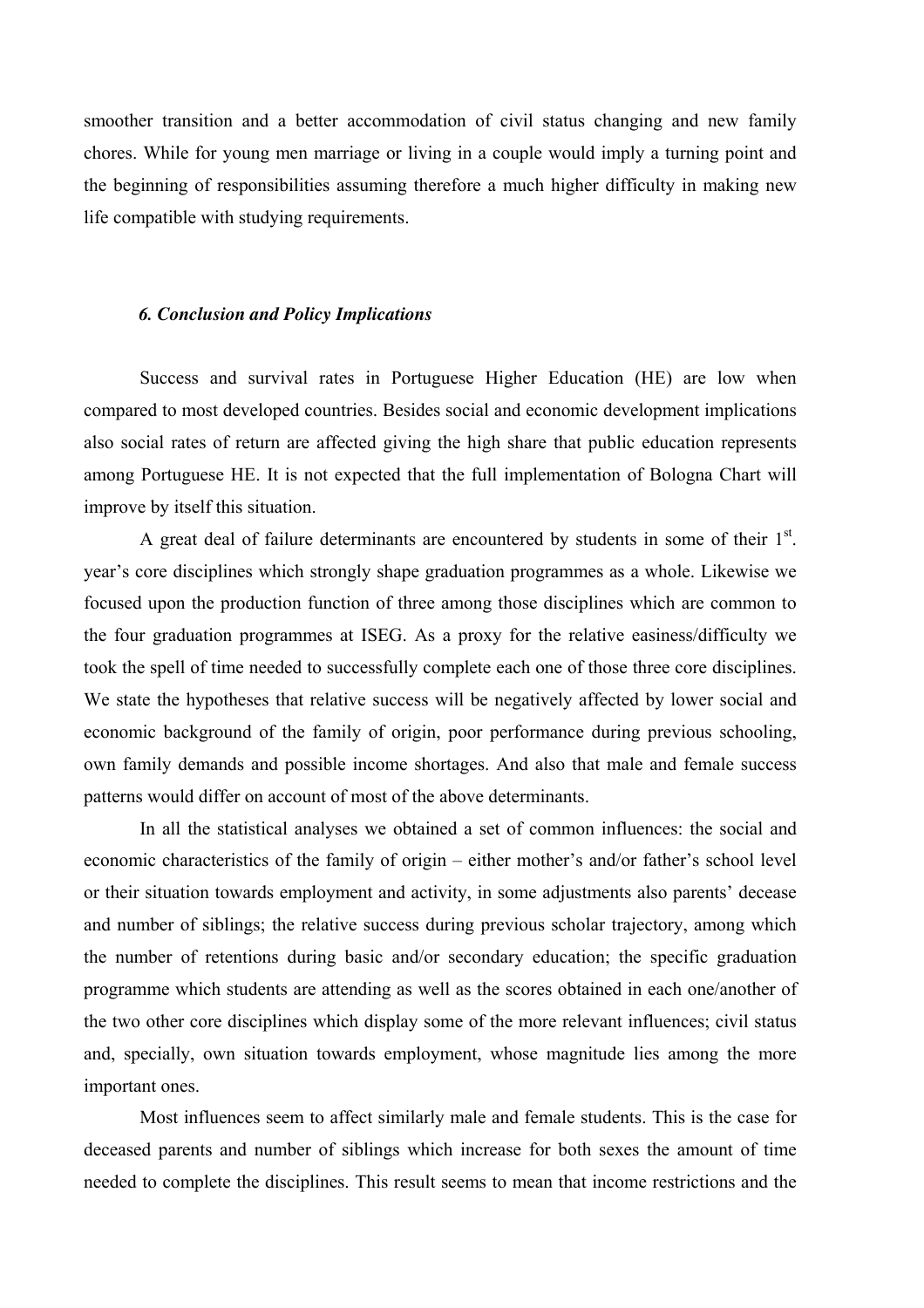volume of chores to perform inside the family of origin are adverse to students' success. Also, the scores obtained in the other core disciplines, the specific graduation programme and own situation towards employment display similar effects for male and female students: the first one being negatively correlated and the second and third positively correlated with the amount of time they need to successfully complete the discipline under observation. From these results it appears that an ability effect (tested throughout the scores in the other disciplines) would affect positively success, an institutional or organizational determinant (e.g. the specific graduation programme) and an income and time restriction one (associated with individual's labour market occupation) could contribute to reduce it, in either case for both female and male students.

Three specific variables display almost systematically symmetric influences for male's and female's success: number of retentions during upper secondary, parents' (especially father's) school level and civil status. The first outcome does not seem to accommodate a single explanation: for male students it appears that repeating during secondary endows them with improved skills in Economics and Mathematics a feature which will translate into a quicker success once in the  $1<sup>st</sup>$ , year of graduation; for female students in Economics and both sexes IG students it seems to go in pair with less ability. The second and third outcomes, taken together, defy us to confirm in a further research the following pattern: for most girls (except for those in Mathematics 1) their parents' human capital and probably the corresponding income is seen as an asset which they invest to further develop their school programmes and their more ambitious objectives during pre-adulthood; on the contrary, most young men seem to rely upon that same capital to extend teenage time… This result goes in line with most research which enlightens gender differentiated patterns in the transition into adulthood: for women, the investment made in education, among other factors, would imply a smoother transition and a better accommodation of civil status changing and new responsibility and family chores, whilst for young men raising one's family and bearing inherent responsibilities represents an harder turning point and a much higher difficulty in making new life compatible with studying requirements.

Some other features should deserve further research as well. This is the case of study interruptions between upper secondary conclusion and enrolling into university. As there are diverse reasons behind these interruptions, very different explanation and policy measures could be then at stake. Institutional restrictions, as *numeri clausi*, could well be one of them, leading secondary students to repeat final examinations in order to obtain the required score. Very different evaluation and classification criteria between public and private secondary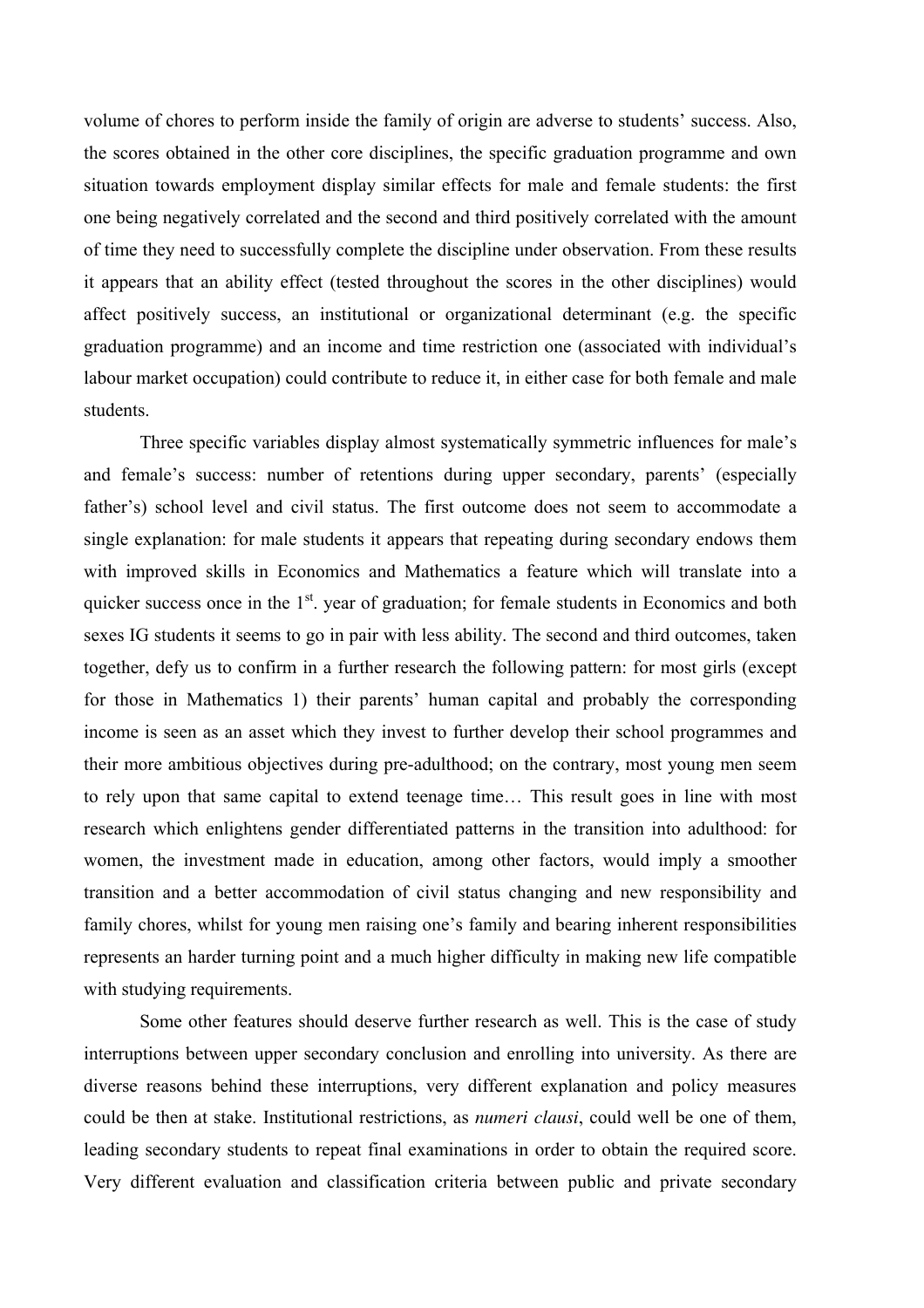schools should then be scrutinized as well under this point of view. Also interruptions and quitting after enrolment in university must be further researched. For other Portuguese universities we know that behind most quitting situations there are actually mobility flows among universities. Interruptions have been less studied; it would deserve a thorough investigation now on the basis of semi longitudinal data.

It particularly concerns us the "graduation programme effect" which we have obtained in this research. As the institutional entry requirements are the same for the four graduation programmes at ISEG, we must further investigate on students' characteristics, on one hand, and on the programmes' organization and pedagogy specificities, on the other, in order to shed light on this so overwhelming influence. Anyway, it seems to be much advisable to implement supletive classes and a mentoring system especially addressed to  $1<sup>st</sup>$ . year students and to the learning of core disciplines.

In every phase of the students' trajectory, either when living with their parents or once married or living in a couple, an important income effect seems to be affecting school success, as discussed. Therefore, it seems to be large scope for a stronger social policy addressed to HE. Alleviating tuition fees should not be an advisable procedure because of the HE institutions strong lack of resources and the need to encompass students and society in a shared responsibility; but public investment in Portuguese HE is still relatively modest as we said. It seems to us to be quite advisable to reinforce public intervention in scholarship and allowances policies, mainly in the present critical economic situation.

## **References**

- Albrecht, J. et al, (1991), "Career interruptions and subsequent earnings: a reexamination using Swedish data", *Journal of Human Resources* 34, 249-311;
- Amâncio, L. (2005), "Reflections on science as a gendered endeavour: changes and continuities", *Social Science Information*, vol. 44, nº1, 65-83;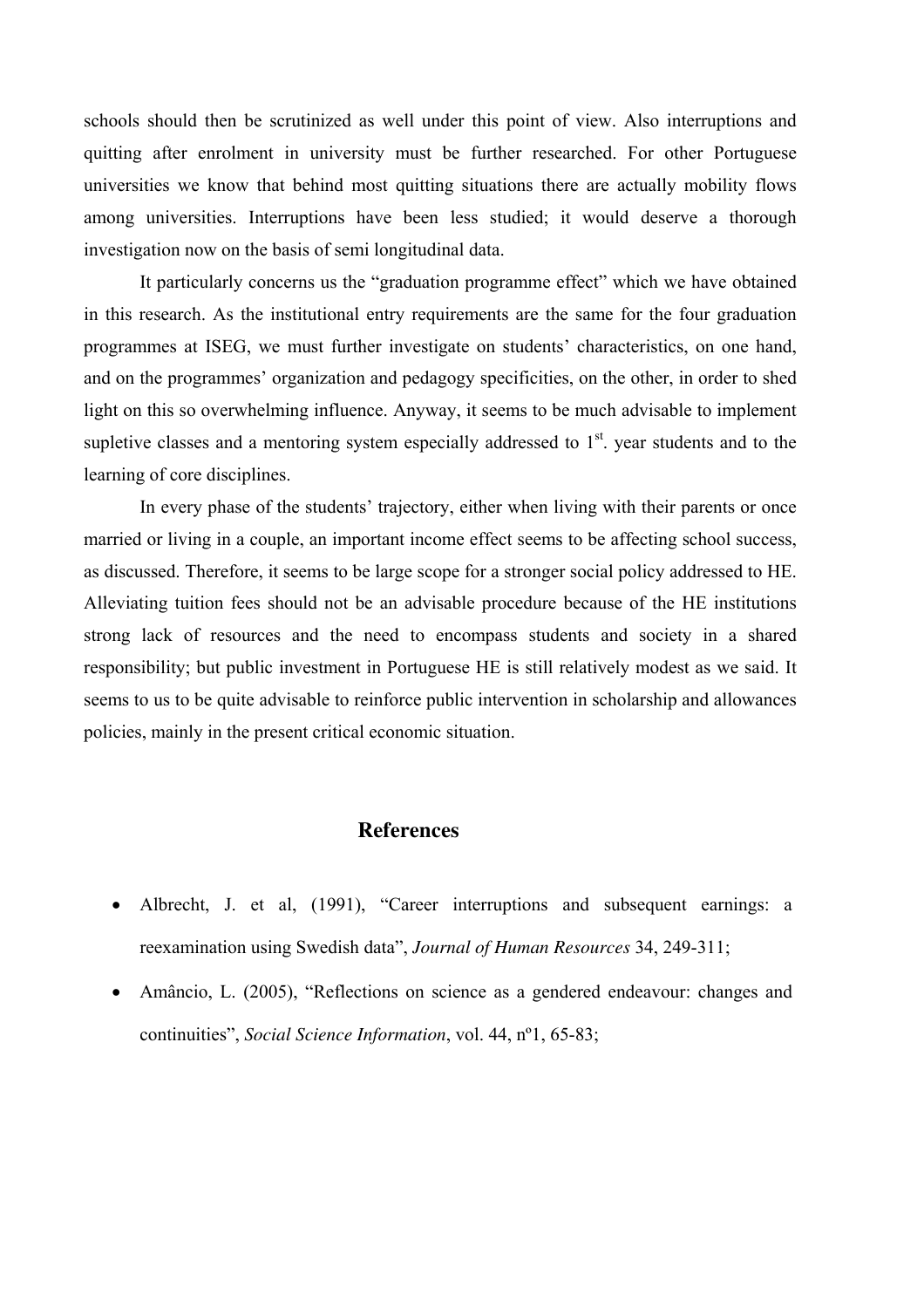- Ammermüller, A. (2005), "Educational Opportunities and the Role of Institutions", Research Memoranda 004, Maastricht, ROA;
- Belfield, C. R. (2000), *Economic Principles for Education: Theory and Evidence,*  Cheltenham, UK and Northampton, MA, USA, Edward Elgar Publishing, Inc.;
- Belley, Ph. & Lochner, L. (2007), "The changing role of family income and ability in determining Educational achievement", *Journal of Human Capital* **2**:1, 1-31;
- Ben-Porath, Y. (1967), "The production of human capital and the life cycle of earnings", *Journal of Political Economy* 75; 353-367;
- Bidart, C. & Lavenu, D. (2005), "Evolutions of personal networks and life events", LEST, Université Aix-en-Provence, SN Working Papers, 27;
- Black, S., Devereaux, P. & Salvanes, K. (2004), "Fast Times at Ridgemont High? The Effect of Compulsory Schooling Laws on Teenage Births", IZA DP, nº 1416 ftp://repec.iza.org/RePEc/Discussionpaper, (Ac. September 2006);
- Chagas Lopes, M. *et al*, (2004), "School failure and intergenerational "human capital" transmission in Portugal", Paper presented at the European Conference on Educational Research, University of Crete, 22-25 September (http://brs.leeds.ac.uk/cgibin/brs engine);
- Chagas Lopes, M. *et al*, (2005), "Does school improve equity? Some key findings from Portuguese data", Paper presented at the European Conference on Educational Research, University College Dublin, 7-10 September (http://brs.leeds.ac.uk/cgibin/brs engine);
- Chagas Lopes, M. (2007), "Time to complete a post-graduation: some evidence on "school effect" upon ISCED 7 trajectories", Paper presented at the European Conference on Educational Research, University of Ghent, 19-21 September (http://brs.leeds.ac.uk/cgi-bin/brs\_engine);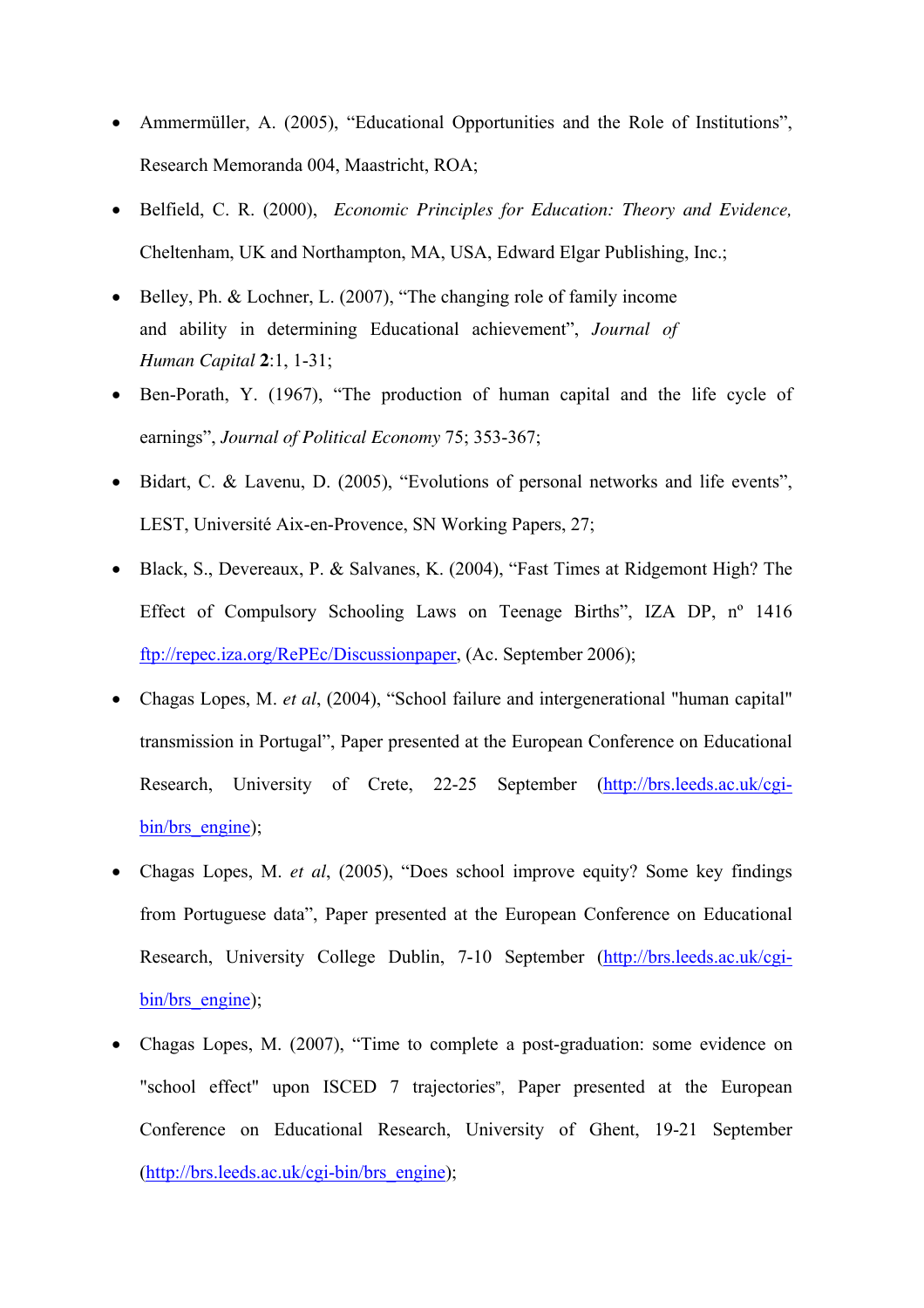- Hassink, W. & Kiiver, H. (2007), Age-dependent Effects of Socio-economic Background on Educational Attainment – Evidence from Germany, Tjalling Koopmans Research Institute, Discussion Papers nº 07-26;
- Heckman, J. & Macurdy, T. (1980), "A life cycle model of female labour supply", *The Review of Economic Studies*, vol 47, nº1, 47-74;
- Kachigan, S. (1986), *Statistical Analysis An Interdisciplinary Introduction to Univariate & Multivariate Methods*, New York, Radius Press;
- Lawless, J. (1982), *Statistical Models and Methods for Lifetime Data*, New York, Wiley & Sons;
- ME-GEPE (Ministry of Education GEPE), 2007, "Estudantes à Entrada do Nível Secundário de Ensino - Resultados Globais do Questionário Piloto" « http://www.gepe.min-edu.pt/np4/136.html» (Acc. 13th. July 2007);
- Noyes, A. (2003), "School transfer and social relocation", *International Studies in Sociology of Education*, XIII (3);
- OECD (2006), *Thematic review of tertiary education country background report: Portugal*, http://www.oecd.org/dataoecd/23/1/37745972.pdf (Ac. 26th. June 2008);
- OECD (2006), *Bologna Process: National Report from Portugal 2005/2007*, http://www.ond.vlaanderen.be/hogeronderwijs/bologna/links/National-reports-2007/National\_Report\_Portugal2007.pdf (Ac. 31st. July 2008);
- OECD (2007), *Education at a glance 2007*, http://www.oecd.org/dataoecd/17/15/39245059.xls (Ac.  $1<sup>st</sup>$ . July 2008);
- Perista, H. & Silva, A., (2004), *Science Careers in Portugal*, MOBISC-EURODOC, Bruxelas, Comissão Europeia;
- Plug, E. (2002), *How do Parents Raise the Educational Attainment of Future Generations?* Bonn, IZA DP n° 652, http://www.iza.org/index\_html (Ac. July 2004);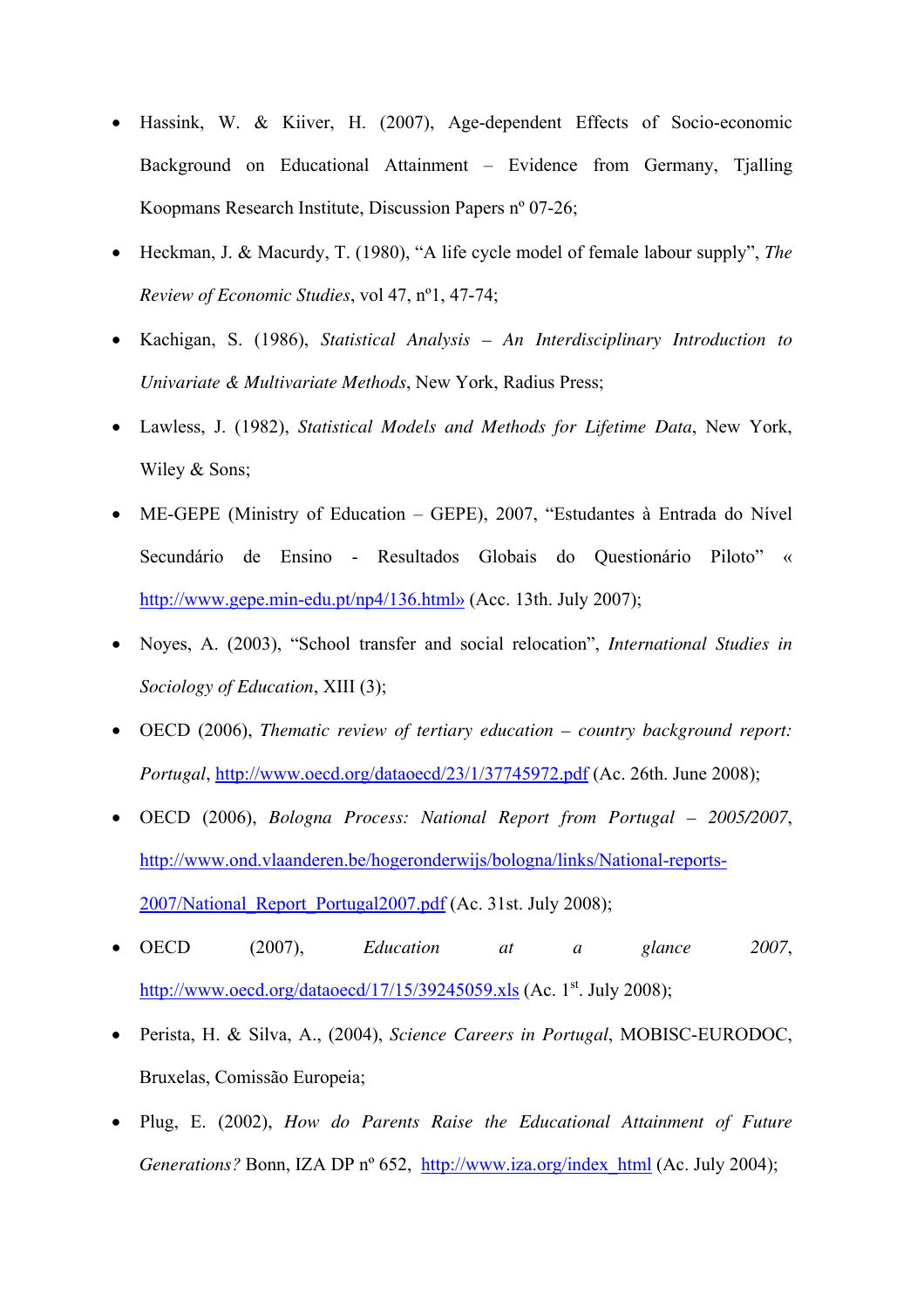- Pronzato, Ch. (2008), "Why educated mothers don't make educated children ?", ISER Working Papers 11/2008, http://d.repec.org/n?u=RePEc:ese:iserwp:2008-11&r=edu (Ac.  $20^{th}$  June 2008);
- Vandenberghe, V. (2007), "Family Income and Tertiary Education Attendance across the EU: An empirical assessment using sibling data", London, CASE-LSE W/P, nº123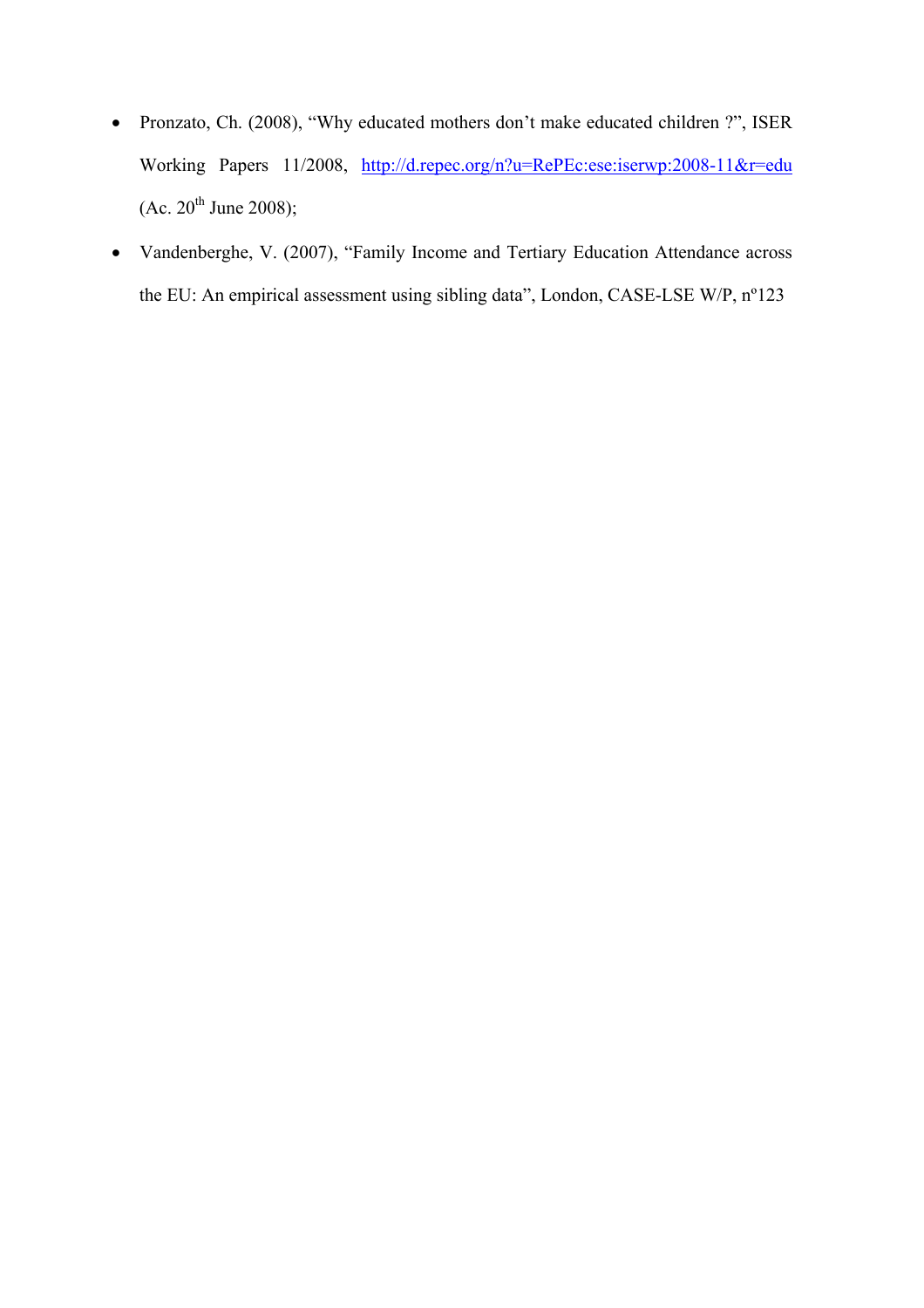## **APPENDIX 1**

|                | <b>SitE</b> | <b>SitEP</b> | <b>HLM</b> | <b>SitEM</b> | <b>RepS</b> | <b>MovS</b> | <b>Curso</b> | <b>Nota</b> |
|----------------|-------------|--------------|------------|--------------|-------------|-------------|--------------|-------------|
|                |             |              |            |              |             |             |              | <b>IG</b>   |
| Qui-sq.        | 0,000       | 0,004        | 0,050      | 0,039        | 0,073       | 0,021       | 0,032        | 0,000       |
| n.s.           |             |              |            |              |             |             |              |             |
| Phi            | 0,417       | 0,323        | 0,497      | 0,290        | 0,198       | 0,215       | 0,246        | 0,579       |
| <b>Cramer</b>  | 0,241       | 0,186        | 0,176      | 0,167        | 0,140       | 0,152       | 0,142        | 0,193       |
| $\mathbf{C}$ . |             |              |            |              |             |             |              |             |
| Contingency    | 0,385       | 0,307        | 0,445      | 0,278        | 0,194       | 0,210       | 0,239        | 0,501       |

## **Contingency Results for TE1 (Women):**

 **Contingency Results for TM1 (Women):** 

|               | <b>SitE</b> | PaiFl | MãeFl | <b>RepB</b> | MovB  | <b>RepS</b> | <b>MovS</b> | NI    | Curso | <b>Nota</b> |
|---------------|-------------|-------|-------|-------------|-------|-------------|-------------|-------|-------|-------------|
|               |             |       |       |             |       |             |             |       |       | E1          |
| Qui-sq        | 0,000       | 0,002 | 0,000 | 0,002       | 0,000 | 0,000       | 0,001       | 0,001 | 0,025 | 0,001       |
| n.s.          |             |       |       |             |       |             |             |       |       |             |
| Phi           | 0,526       | 0,273 | 0,332 | 0,287       | 0,303 | 0,301       | 0,299       | 0,517 | 0,257 | 0,699       |
| <b>Cramer</b> | 0,304       | 0,193 | 0,235 | 0,203       | 0,214 | 0,213       | 0,211       | 0,231 | 0,182 | 0,211       |
| C.            |             |       |       |             |       |             |             |       |       |             |
| Contin-       | 0,466       | 0,263 | 0,315 | 0,276       | 0,290 | 0,288       | 0,286       | 0,459 | 0,249 | 0,573       |
| gency         |             |       |       |             |       |             |             |       |       |             |

 **Contingency Results for TIG (Women):** 

|                | <b>HLM</b> | <b>SitE</b> | Nota E1 |
|----------------|------------|-------------|---------|
| Qui-sq n.s.    | 0,023      | 0,000       | 0,000   |
| Phi            | 0,435      | 0,328       | 0,815   |
| <b>Cramer</b>  | 0,178      | 0,190       | 0,308   |
| C. Contingency | 0,399      | 0,312       | 0,632   |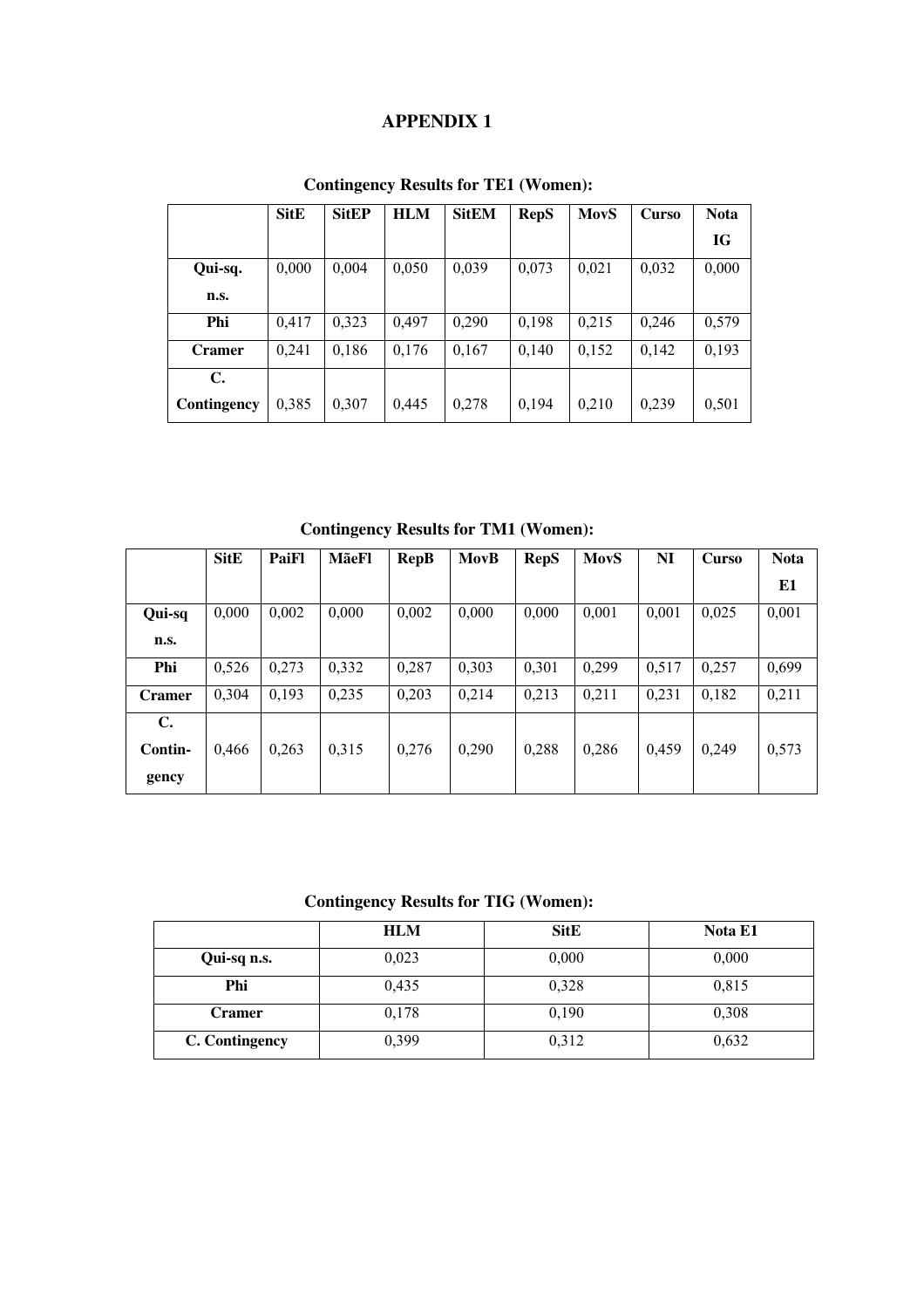|               | <b>EstCiv</b> | <b>SitE</b> | MãeFl | <b>SitEM</b> | <b>RepB</b> | MovB  | <b>RepS</b> | <b>MovS</b> | <b>Nota</b> | <b>Nota</b> | <b>Curso</b> |
|---------------|---------------|-------------|-------|--------------|-------------|-------|-------------|-------------|-------------|-------------|--------------|
|               |               |             |       |              |             |       |             |             | M1          | IG          |              |
| Qui-sq        | 0,000         | 0,000       | 0,008 | 0,002        | 0,042       | 0,004 | 0,026       | 0,024       | 0,017       | 0,000       | 0,000        |
| n.s.          |               |             |       |              |             |       |             |             |             |             |              |
| Phi           | 0,551         | 0,320       | 0,209 | 0,278        | 0,193       | 0,216 | 0,198       | 0.199       | 0,575       | 0,556       | 1,049        |
| <b>Cramer</b> | 0,275         | 0,185       | 0,148 | 0,161        | 0,136       | 0,153 | 0,140       | 0.141       | 0.174       | 0.168       | 0,371        |
| C.            |               |             |       |              |             |       |             |             |             |             |              |
| Conting.      | 0,483         | 0,305       | 0,205 | 0,268        | 0,189       | 0,211 | 0,194       | 0,195       | 0.499       | 0,486       | 0,724        |

 **Contingency Results for TE1 (Men):** 

 **Contingency Results for TM1 (Men):** 

|               | <b>Nac</b> | <b>EstCiv</b> | <b>SitE</b> | PaiFl | <b>SitEP</b> | <b>SitEM</b> | <b>RepB</b> | N           | <b>RepS</b> | N           | Mov   | País          | NI    | <b>Curso</b> | <b>Nota</b> |
|---------------|------------|---------------|-------------|-------|--------------|--------------|-------------|-------------|-------------|-------------|-------|---------------|-------|--------------|-------------|
|               |            |               |             |       |              |              |             | <b>RepB</b> |             | <b>RepS</b> | S     | <b>ConclS</b> |       |              | E1          |
| Qui-sq        | 0,006      | 0,000         | 0,002       | 0,039 | 0,023        | 0,002        | 0,009       | 0,002       | 0,049       | 0,002       | 0,049 | 0,001         | 0,000 | 0,000        | 0,003       |
| <b>NS</b>     |            |               |             |       |              |              |             |             |             |             |       |               |       |              |             |
| Phi           | 0.214      | 0,422         | 0,313       | 0,205 | 0,285        | 0,315        | 0,229       | 0,315       | 0,210       | 0,314       | 0,210 | 0.469         | 0,480 | 1,064        | 0,631       |
| <b>Cramer</b> | 0,214      | 0,211         | 0,181       | 0,145 | 0,165        | 0,182        | 0,162       | 0,182       | 0,149       | 0,181       | 0,149 | 0,166         | 0,277 | 0,376        | 0,177       |
| C.            |            |               |             |       |              |              |             |             |             |             |       |               |       |              |             |
| Conting.      | 0,210      | 0,389         | 0,299       | 0,201 | 0,274        | 0,301        | 0,223       | 0,300       | 0,206       | 0,299       | 0,206 | 0,425         | 0,433 | 0,729        | 0,531       |

#### **Contingency Results for TIG (Men):**

|                | <b>Nat</b> | <b>EstCiv</b> | <b>SitE</b> | <b>HLP</b> | <b>HLM</b> | <b>StrabM</b> | <b>RepB</b> | N           | MovB  | <b>RepS</b> | MovS  | <b>Curso</b> | <b>Nota</b> |
|----------------|------------|---------------|-------------|------------|------------|---------------|-------------|-------------|-------|-------------|-------|--------------|-------------|
|                |            |               |             |            |            |               |             | <b>RepB</b> |       |             |       |              | E1          |
| Qui-sq         | 0,000      | 0,000         | 0,024       | 0,040      | 0,012      | 0,055         | 0,002       | 0,008       | 0,019 | 0,025       | 0,014 | 0,000        | 0,000       |
| <b>NS</b>      |            |               |             |            |            |               |             |             |       |             |       |              |             |
| Phi            | 0,433      | 0,525         | 0,217       | 0,361      | 0,375      | 0,176         | 0,199       | 0,230       | 0,179 | 0,176       | 0,182 | 1,036        | 0,648       |
| <b>Cramer</b>  | 0,153      | 0,235         | 0,125       | 0,147      | 0,153      | 0,124         | 0,141       | 0,133       | 0,127 | 0,125       | 0,129 | 0,366        | 0,205       |
| $\mathbf{C}$ . |            |               |             |            |            |               |             |             |       |             |       |              |             |
| Conting.       | 0,397      | 0,465         | 0,212       | 0,340      | 0,351      | 0,173         | 0,195       | 0,225       | 0,176 | 0,174       | 0,179 | 0,720        | 0,544       |

**Legend: TE1 – Time to complete E1; TM1 – Time to complete M1; TIG – Time to complete IG; SitE - Individual's Situation towards employment; SitEP- Father's situation towards occupation; SitEM – Mother's situation towards occupation; StrabP – Father's situation towards labour market; StrabM – Mother's situation towards labour market; HLM – mother's school level; HLP – father's school level; PaiFl – Father's decease; MãeFl – Mother's decease; PaiInc.- Unknown Father; NI – number of siblings; RepB, RepS – having had retentions during Basic (B), during Secondary (S); NRepB, NrepS – number of retentions during Basic (B), during Secondary (S); MovB, MovS – mobility between school establishments during Basic (B), during Secondary (S); Curso- Graduation Programme; Nota E1(M1, IG) – Score obtained in E1 (M1, IG); EstCivil – Civil Status; Nat – Naturality; PaísConclS – Country where secondary was completed; AI1º-1ª- scholar year relative to 1st year 1st enrolment; MudPubPriv, MudPrivPub –moving from public to private/ private to public schools. Qui-sq NS – Qui-square significance level; C. Conting.- Contingency Coefficient**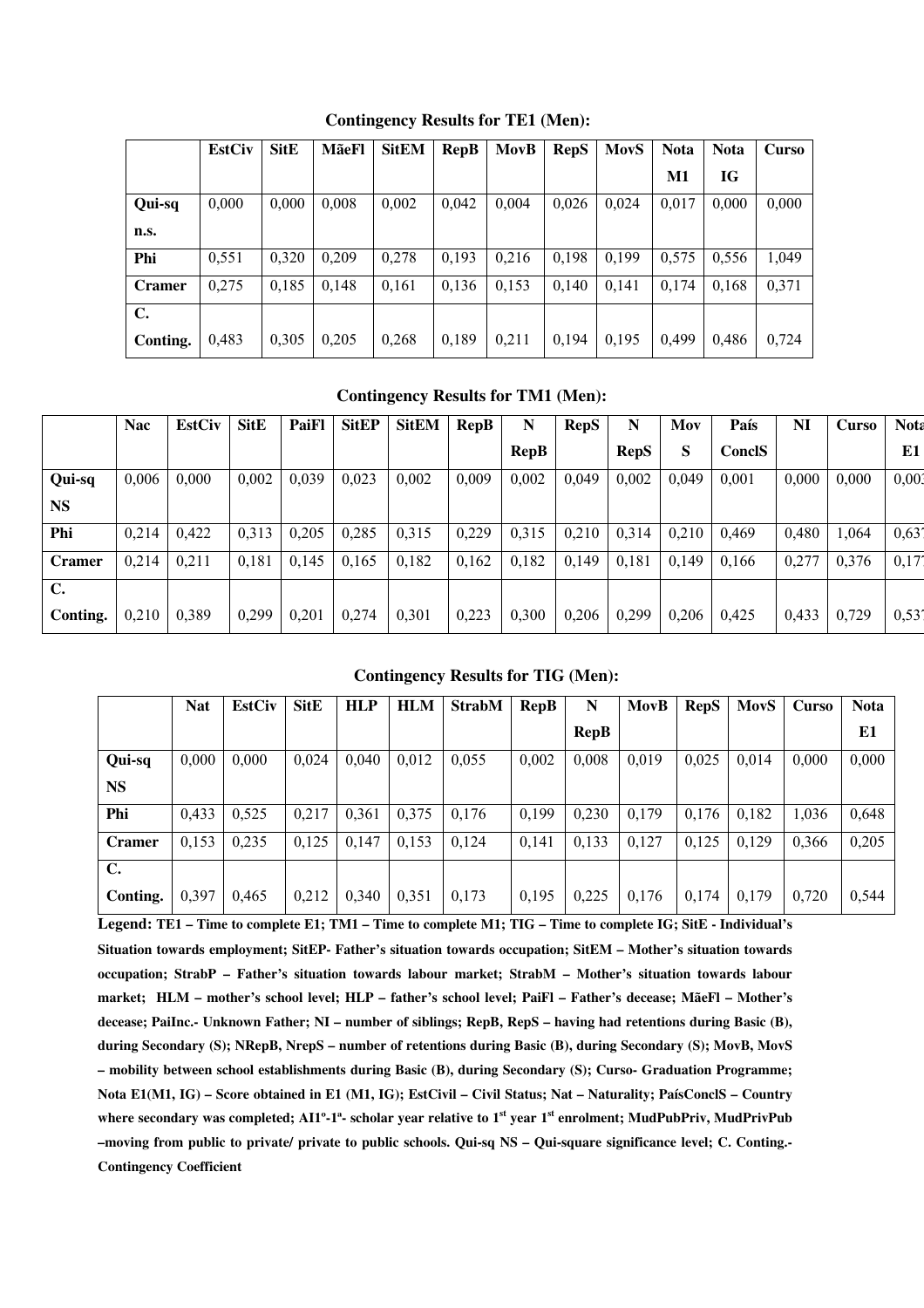## **APPENDIX 2**

## **CR – TE1 –ENTER**

## **Variables in the Equation**

|                           | B        | <b>SE</b> | Wald    | df    | Sig.  | Exp(B) | 95,0% CI for Exp(B) |       |
|---------------------------|----------|-----------|---------|-------|-------|--------|---------------------|-------|
|                           | Lower    | Upper     | Lower   | Upper | Lower | Upper  | Lower               | Upper |
| $Al1^{\circ} - 1^{\circ}$ | $-441$   | ,021      | 441,191 |       | ,000  | ,643   | ,617                | ,670  |
| Curso                     | $-0.004$ | ,012      | ,100    |       | ,751  | ,996   | ,974                | 1,020 |
| Nat                       | $-0.007$ | ,005      | 1,903   |       | ,168  | ,993   | ,982                | 1,003 |
| Nac                       | ,006     | ,011      | ,269    |       | ,604  | 1,006  | ,985                | 1,027 |
| <b>EstCivil</b>           | ,364     | ,178      | 4,199   |       | ,040  | 1,439  | 1,016               | 2,038 |
| <b>SitE</b>               | $-0.021$ | ,045      | ,212    |       | ,646  | ,980   | ,897                | 1,070 |
| PaiFl                     | ,026     | ,147      | ,031    |       | ,859  | 1,026  | ,769                | 1,370 |
| Pai Inc                   | ,203     | ,384      | ,280    |       | ,597  | 1,225  | ,577                | 2,601 |
| <b>HLP</b>                | $-0.015$ | ,017      | ,760    |       | ,383  | ,985   | ,953                | 1,019 |
| <b>SitEP</b>              | ,095     | ,037      | 6,512   |       | ,011  | 1,100  | 1,022               | 1,183 |
| <b>StrabP</b>             | $-0.045$ | ,057      | ,618    |       | ,432  | ,956   | ,856                | 1,069 |
| MãeFl                     | ,004     | ,239      | ,000    |       | ,985  | 1,004  | ,629                | 1,605 |
| <b>HLM</b>                | ,015     | ,019      | ,649    |       | ,420  | 1,015  | ,979                | 1,053 |
| <b>SitEM</b>              | $-243$   | ,047      | 27,164  |       | ,000  | ,784   | ,716                | ,859  |
| StrabM                    | ,197     | ,051      | 15,228  |       | ,000  | 1,218  | 1,103               | 1,345 |
| RepB                      | $-156$   | ,556      | ,079    |       | ,779  | ,856   | ,287                | 2,546 |
| <b>NRepB</b>              | $-140$   | ,414      | ,114    |       | ,735  | ,869   | ,387                | 1,956 |
| MovB                      | ,147     | ,080      | 3,390   |       | ,066  | 1,158  | ,991                | 1,354 |
| RepS                      | ,145     | ,188      | ,594    |       | ,441  | 1,156  | ,800                | 1,670 |
| <b>NRepS</b>              | ,162     | ,145      | 1,252   |       | ,263  | 1,176  | ,885                | 1,561 |
| MovS                      | $-0.007$ | ,110      | ,004    |       | ,952  | ,993   | ,801                | 1,232 |
| MPub_Priv                 | ,586     | ,252      | 5,395   |       | ,020  | 1,797  | 1,096               | 2,948 |
| MPRiv_Pub                 | ,293     | ,141      | 4,298   |       | ,038  | 1,340  | 1,016               | 1,768 |
| PaísConclS                | ,000     | ,012      | ,001    |       | ,978  | 1,000  | ,976                | 1,024 |
| <b>NI</b>                 | ,009     | ,049      | ,032    |       | ,857  | 1,009  | ,916                | 1,111 |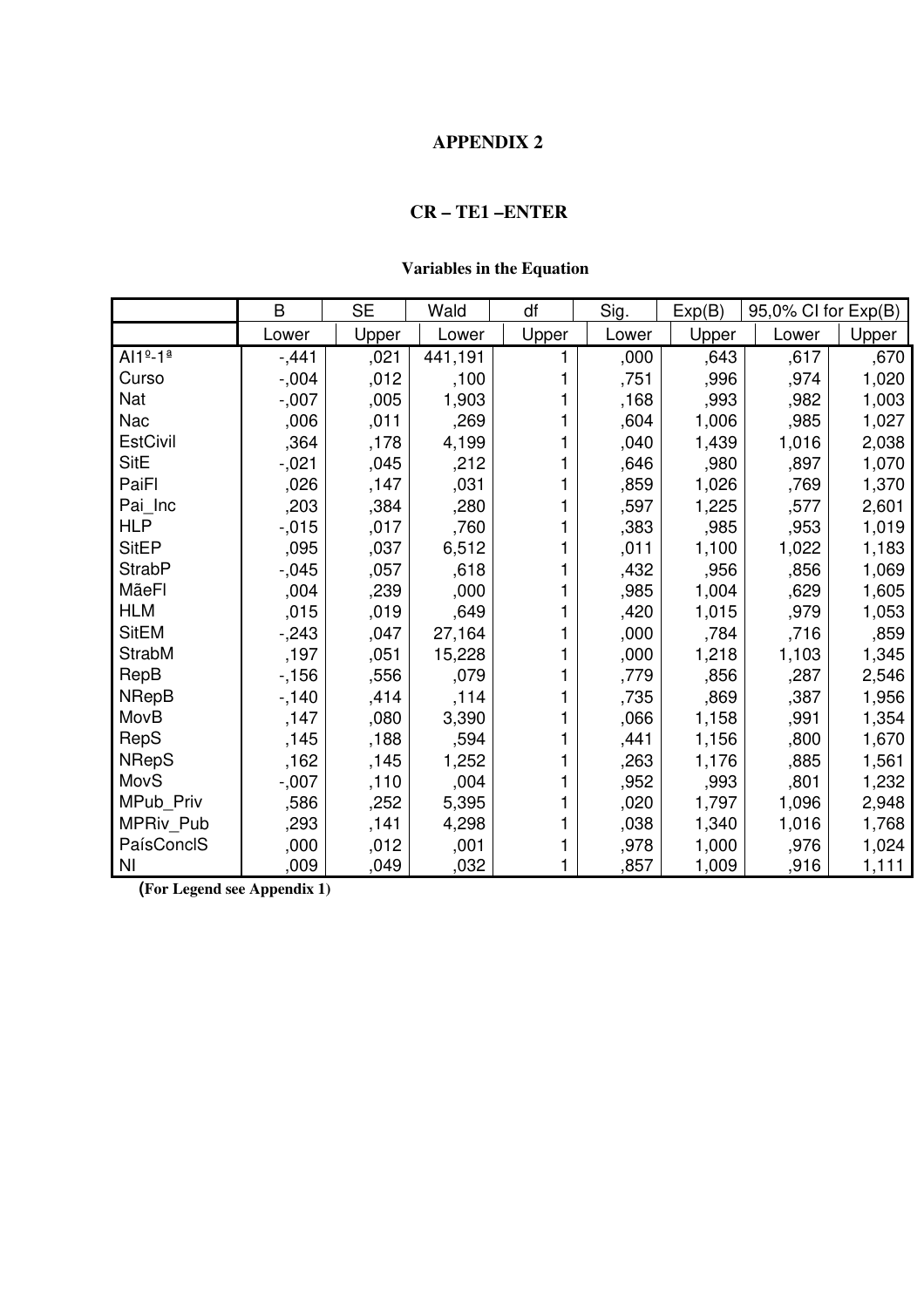## **CR-TE1-LR**

|        |                                  |          |       | variables in the Equation |              |       |        |                     |       |
|--------|----------------------------------|----------|-------|---------------------------|--------------|-------|--------|---------------------|-------|
|        |                                  | B        | SE    | Wald                      | df           | Sig.  | Exp(B) | 95,0% CI for Exp(B) |       |
|        |                                  | Lower    | Upper | Lower                     | Upper        | Lower | Upper  | Lower               | Upper |
| Step 1 | $Al1^{\circ}$ -1 <sup>ª</sup>    | $-0.382$ | ,014  | 726,750                   | 1            | ,000  | .682   | ,664                | ,70   |
| Step 2 | Al1 <sup>o</sup> -1 <sup>a</sup> | $-0.401$ | ,015  | 702,803                   | 1            | ,000  | ,670   | ,650                | ,69   |
|        | SitEM                            | $-140$   | ,037  | 14,190                    | $\mathbf{1}$ | ,000  | ,869   | ,808                | ,93   |
| Step 3 | Al1 <sup>o</sup> -1 <sup>a</sup> | $-0.414$ | ,016  | 701,795                   | 1            | ,000  | ,661   | ,641                | ,68   |
|        | <b>SitEM</b>                     | $-210$   | ,043  | 23,807                    | 1            | ,000  | ,811   | ,745                | ,88   |
|        | StrabM                           | ,173     | ,047  | 13,737                    | 1            | ,000  | 1,189  | 1,085               | 1,30  |
| Step 4 | $Al1°-1°$                        | $-417$   | ,016  | 701,724                   | 1            | ,000  | ,659   | ,639                | ,68   |
|        | SitEP                            | ,081     | ,034  | 5,592                     | 1            | ,018  | 1,084  | 1,014               | 1,15  |
|        | <b>SitEM</b>                     | $-240$   | ,045  | 28,856                    | 1            | ,000  | ,787   | ,721                | ,85   |
|        | StrabM                           | ,187     | ,047  | 15,736                    | 1            | ,000  | 1,205  | 1,099               | 1,32  |
| Step 5 | Al1 <sup>o</sup> -1 <sup>a</sup> | $-1,421$ | ,016  | 715,019                   | 1            | ,000  | ,656   | ,636                | ,67   |
|        | <b>SitEP</b>                     | ,087     | ,034  | 6,476                     | 1            | ,011  | 1,090  | 1,020               | 1,16  |
|        | <b>SitEM</b>                     | $-233$   | ,045  | 27,146                    | 1            | ,000  | ,792   | ,726                | ,86   |
|        | StrabM                           | ,186     | ,047  | 15,523                    | 1            | ,000  | 1,204  | 1,098               | 1,32  |
|        | MPub_Priv                        | ,525     | ,229  | 5,249                     | 1            | ,022  | 1,690  | 1,079               | 2,64  |
| Step 6 | $Al1^{\circ} - 1^{\circ}$        | $-1,424$ | ,016  | 710,387                   | 1            | ,000  | ,654   | ,634                | ,67   |
|        | <b>SitEP</b>                     | ,091     | ,034  | 7,149                     | 1            | ,008  | 1,095  | 1,025               | 1,17  |
|        | <b>SitEM</b>                     | $-239$   | ,045  | 28,357                    | 1            | ,000  | ,787   | ,721                | ,86   |
|        | StrabM                           | ,185     | ,047  | 15,456                    | 1            | ,000  | 1,203  | 1,097               | 1,32  |
|        | MovB                             | ,150     | ,075  | 3,988                     | 1            | ,046  | 1,162  | 1,003               | 1,34  |
|        | MPub Priv                        | ,525     | ,229  | 5,237                     | 1            | ,022  | 1,690  | 1,078               | 2,65  |

**Variables in the Equation**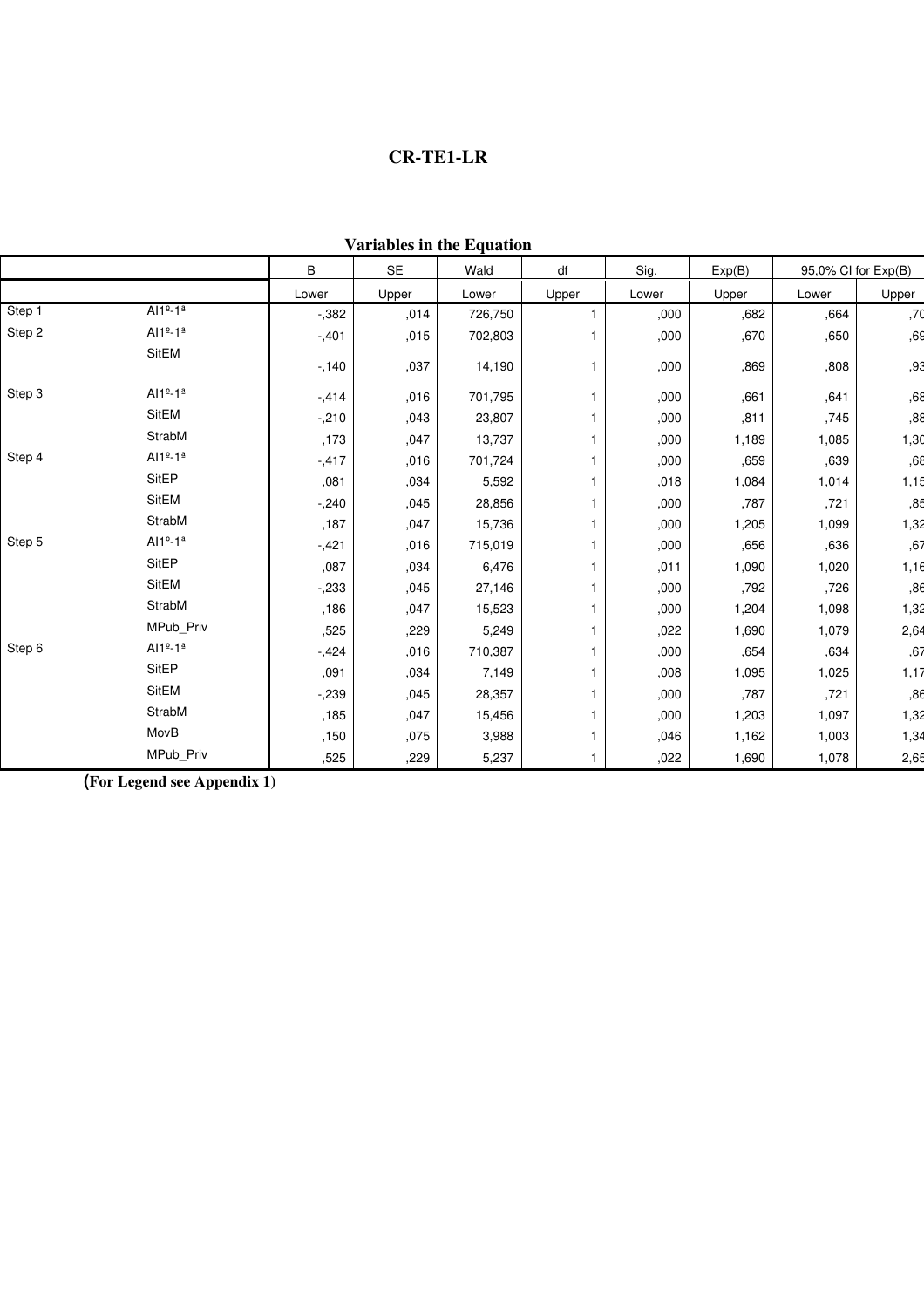## **CR-TM1 – ENTER**

|                | B        | <b>SE</b> | Wald   | df    | Sig.  | Exp(B) | 95,0% CI for Exp(B) |       |
|----------------|----------|-----------|--------|-------|-------|--------|---------------------|-------|
|                | Lower    | Upper     | Lower  | Upper | Lower | Upper  | Lower               | Upper |
| Curso          | ,001     | ,015      | ,006   | 1     | ,937  | 1,001  | ,973                | 1,031 |
| Nat            | ,016     | ,009      | 3,525  |       | ,060  | 1,016  | ,999                | 1,034 |
| Nac            | ,016     | ,021      | ,572   |       | ,449  | 1,016  | ,975                | 1,058 |
| EstCivil       | ,030     | ,259      | ,013   | 1     | ,909  | 1,030  | ,620                | 1,712 |
| <b>SitE</b>    | $-0.024$ | ,057      | ,182   |       | ,670  | ,976   | ,873                | 1,091 |
| PaiFL          | $-270$   | ,199      | 1,855  | 1     | ,173  | ,763   | ,517                | 1,126 |
| Pailnc.        | ,014     | ,594      | ,001   | 1     | ,981  | 1,014  | ,317                | 3,249 |
| <b>HLP</b>     | $-0.017$ | ,023      | ,539   |       | ,463  | ,983   | ,940                | 1,029 |
| <b>SitEP</b>   | ,020     | ,049      | ,165   |       | ,685  | 1,020  | ,927                | 1,123 |
| <b>StrabP</b>  | ,039     | .078      | ,249   | 1     | ,618  | 1,040  | .892                | 1,212 |
| Mãe_Fl         | $-0.465$ | ,413      | 1,267  |       | ,260  | ,628   | ,280                | 1,412 |
| <b>HLM</b>     | ,031     | ,026      | 1,385  | 1     | ,239  | 1,031  | ,980                | 1,085 |
| <b>SitEM</b>   | ,025     | ,066      | ,148   |       | ,701  | 1,026  | ,901                | 1,168 |
| StrabM         | ,019     | ,075      | ,063   |       | ,802  | 1,019  | ,880                | 1,180 |
| RepB           | $-0.877$ | ,962      | ,831   | 1     | ,362  | ,416   | .063                | 2,743 |
| <b>NRepB</b>   | $-580$   | ,640      | ,821   |       | ,365  | ,560   | ,160                | 1,963 |
| MovB           | ,038     | ,114      | ,109   | 1     | ,741  | 1,038  | ,830                | 1,299 |
| RepS           | ,226     | ,267      | ,718   | 1     | ,397  | 1,254  | ,743                | 2,117 |
| <b>NRepS</b>   | ,085     | ,202      | ,177   |       | ,674  | 1,089  | ,733                | 1,616 |
| MovS           | $-200$   | ,171      | 1,374  | 1     | ,241  | ,819   | ,586                | 1,144 |
| MPub_Priv      | ,232     | ,326      | ,505   |       | ,477  | 1,260  | ,666                | 2,387 |
| MPRiv_Pub      | ,022     | ,204      | ,011   | 1     | ,915  | 1,022  | ,686                | 1,523 |
| PaísConclSec   | $-0.025$ | ,015      | 2,927  | 1     | ,087  | ,975   | ,947                | 1,004 |
| N <sub>1</sub> | $-0.003$ | ,067      | ,002   |       | ,965  | ,997   | ,874                | 1,137 |
| Al1º-1ª        | $-242$   | ,029      | 68,924 | 1     | ,000  | ,785   | ,742                | ,831  |
| Nota E1        | $-0.010$ | ,002      | 18,708 | 1     | ,000  | ,990   | ,985                | ,994  |

Variables in the Equation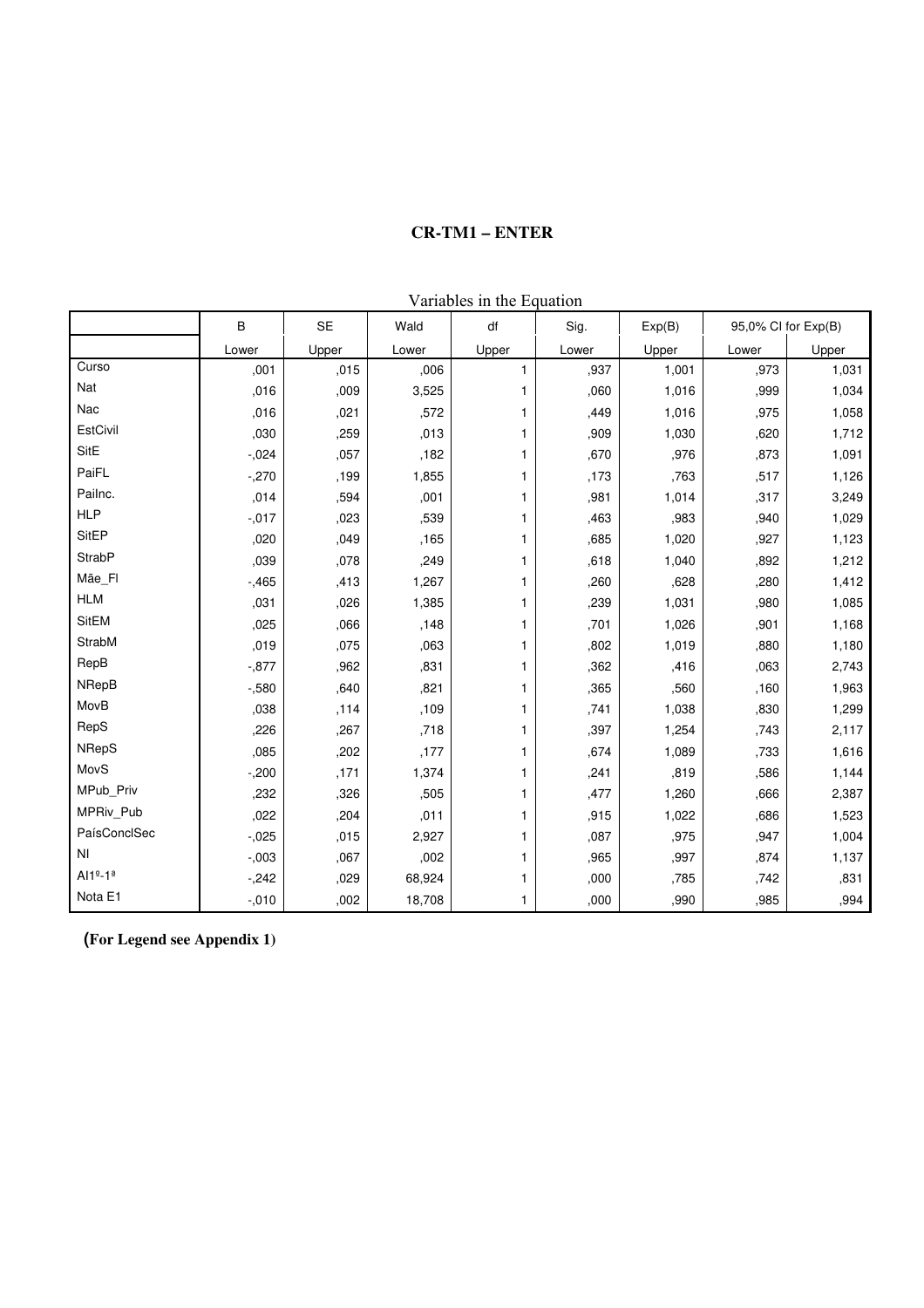### **CR- TM1 – LR**

#### **Variables in the Equation**

|        |                               | B        | SE    | Wald    | df           | Sig.  | Exp(B)       | 95,0% CI for Exp(B) |       |
|--------|-------------------------------|----------|-------|---------|--------------|-------|--------------|---------------------|-------|
|        |                               | ∟ower    | Jpper | Lower   | <b>Jpper</b> | Lower | <b>Jpper</b> | Lower               | Upper |
| Step 1 | $Al1^{\circ}$ -1 <sup>ª</sup> | $-.207$  | 022   | 89,378  |              | ,000  | ,813         | ,779                | ,849  |
| Step 2 | $Al1^{\circ}$ -1 <sup>ª</sup> | $-0.230$ | 022   | 106,373 |              | ,000  | ,794         | 760                 | ,830  |
|        | Nota E1                       | $-0.010$ | 002   | 19,127  |              | ,000  | ,990         | ,986                | ,995  |

**(For Legend see Appendix 1)** 

## **CR- TM1 – LR**

| variables in the Equation |          |       |         |              |       |        |                     |        |
|---------------------------|----------|-------|---------|--------------|-------|--------|---------------------|--------|
|                           | $\sf B$  | SE    | Wald    | df           | Sig.  | Exp(B) | 95,0% CI for Exp(B) |        |
|                           | Lower    | Upper | Lower   | Upper        | Lower | Upper  | Lower               | Upper  |
| Curso                     | ,002     | ,014  | ,031    | 1            | ,860  | 1,002  | ,975                | 1,030  |
| Nat                       | $-0.009$ | ,011  | ,778    | 1            | ,378  | ,991   | ,970                | 1,012  |
| Nac                       | ,021     | ,022  | ,904    | 1            | ,342  | 1,021  | ,978                | 1,065  |
| EstCivil                  | ,197     | ,251  | ,614    | $\mathbf{1}$ | ,433  | 1,218  | ,744                | 1,993  |
| <b>SitE</b>               | $-0.061$ | ,057  | 1,150   | 1            | ,283  | ,941   | ,841                | 1,052  |
| PaiFl                     | ,277     | ,196  | 1,999   | 1            | ,157  | 1,319  | ,898                | 1,938  |
| Pailnc                    | $-242$   | ,600  | ,163    | 1            | ,687  | ,785   | ,242                | 2,543  |
| <b>HLP</b>                | $-0.023$ | ,023  | 1,013   | 1            | ,314  | ,978   | ,935                | 1,022  |
| <b>SitEP</b>              | ,060     | ,045  | 1,746   | 1            | ,186  | 1,062  | ,971                | 1,160  |
| <b>StrabP</b>             | $-0.026$ | ,076  | ,115    | 1            | ,735  | ,974   | ,839                | 1,132  |
| MãeFl                     | ,186     | ,376  | ,244    | 1            | ,621  | 1,204  | ,576                | 2,515  |
| <b>HLM</b>                | ,023     | ,026  | ,816    | 1            | ,366  | 1,024  | ,973                | 1,077  |
| <b>SitEM</b>              | $-0.046$ | ,068  | ,464    | 1            | ,496  | ,955   | ,835                | 1,091  |
| StrabM                    | ,114     | ,075  | 2,327   | 1            | ,127  | 1,121  | ,968                | 1,298  |
| RepB                      | 1,034    | ,790  | 1,714   | 1            | ,190  | 2,812  | ,598                | 13,224 |
| NRepB                     | ,378     | ,537  | ,494    | 1            | ,482  | 1,459  | ,509                | 4,182  |
| MovB                      | ,062     | ,114  | ,297    | 1            | ,586  | 1,064  | ,851                | 1,330  |
| RepS                      | ,267     | ,250  | 1,137   | 1            | ,286  | 1,306  | ,800                | 2,132  |
| <b>NRepS</b>              | ,205     | ,185  | 1,229   | 1            | ,268  | 1,228  | ,854                | 1,765  |
| MovS                      | ,159     | ,162  | ,965    | 1            | ,326  | 1,173  | ,853                | 1,612  |
| MPub_Priv                 | $-0.034$ | ,306  | ,012    | 1            | ,912  | ,967   | ,531                | 1,762  |
| MPRiv_Pub                 | $-155$   | ,196  | ,626    | 1            | ,429  | ,857   | ,584                | 1,257  |
| PaísConclSec              | ,010     | ,016  | ,418    | 1            | ,518  | 1,010  | ,980                | 1,042  |
| N <sub>l</sub>            | ,106     | ,059  | 3,203   | 1            | ,073  | 1,112  | ,990                | 1,248  |
| Al1º-1ª                   | $-0.593$ | ,033  | 323,594 | 1            | ,000  | ,553   | ,518                | ,590   |
| Nota M1                   | $-0.012$ | ,002  | 33,192  | 1            | ,000  | ,988   | ,984                | ,992   |

#### **Variables in the Equation**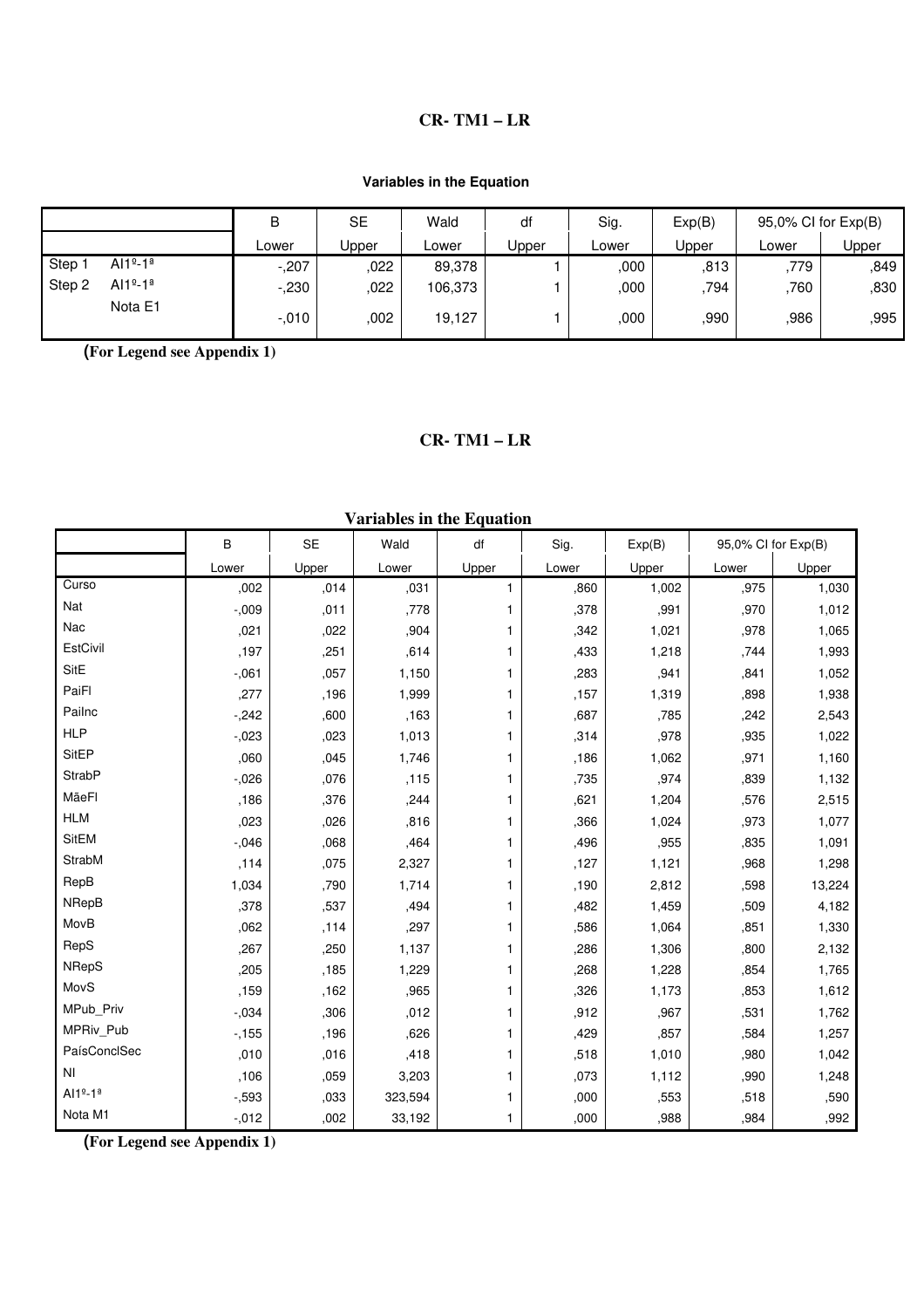## **Survival Tables by Gender and Discipline (Gender Codes: 2-Female; 3-Male)**

## **Survival Table (E1)**

| Baseline Cum<br>Time<br>Hazard |                |  | At mean of covariates Survival |            | Time     |          |                     |  |
|--------------------------------|----------------|--|--------------------------------|------------|----------|----------|---------------------|--|
|                                |                |  | SE                             | Cum Hazard | Survival |          |                     |  |
| $Sexo =$<br>2,00               | 1              |  | ,999                           | ,001       | ,001     | $Sexo =$ | 1                   |  |
|                                | $\overline{c}$ |  | ,993                           | ,003       | ,007     | 2,00     | $\overline{c}$      |  |
|                                | 3              |  | ,988                           | ,004       | ,012     |          | 3                   |  |
|                                | $\overline{4}$ |  | ,981                           | ,005       | ,019     |          |                     |  |
|                                | 5              |  | ,965                           | ,007       | ,036     |          | $\overline{4}$      |  |
|                                | 6              |  | ,897                           | ,012       | ,109     |          | 5                   |  |
|                                | $\overline{7}$ |  | ,774                           | ,017       | ,256     |          | 6<br>$\overline{7}$ |  |
|                                | 8              |  | ,640                           | ,021       | ,446     |          | 8                   |  |
|                                | 9              |  | ,288                           | ,017       | 1,246    |          | 9.                  |  |
|                                | 10             |  | .000                           |            |          | $Sexo =$ | $***$               |  |
| $Sexo =$<br>3,00               | 1              |  | ,995                           | ,002       | ,005     | 3,00     | 1<br>$\overline{c}$ |  |
|                                | $\overline{c}$ |  | ,989                           | ,003       | ,011     |          | 3                   |  |
|                                | 3              |  | ,983                           | ,004       | ,017     |          | $\overline{4}$      |  |
|                                | $\overline{4}$ |  | ,962                           | ,006       | ,039     |          | 5                   |  |
|                                | 5              |  | ,882                           | ,011       | ,126     |          | 6                   |  |
|                                | 6              |  | ,781                           | ,015       | ,247     |          |                     |  |
|                                | $\overline{7}$ |  | ,708                           | ,017       | ,346     |          | $\overline{7}$      |  |
|                                | 8              |  | ,300                           | ,014       | 1,205    |          | 8                   |  |
|                                | 9              |  | ,000                           |            |          |          | 9                   |  |

|                  |                      | Survival Table (M1)           |                  |                                |          |  |  |  |
|------------------|----------------------|-------------------------------|------------------|--------------------------------|----------|--|--|--|
| Time             |                      | <b>Baseline</b><br>Cum Hazard |                  | At mean of covariates Survival |          |  |  |  |
|                  |                      |                               | SE               | Cum<br>Hazard                  | Survival |  |  |  |
| $Sexo =$<br>2,00 | 1                    |                               | ,993             | ,005                           | ٦,       |  |  |  |
|                  | $\overline{c}$       |                               | ,985             | ,007                           | ),       |  |  |  |
|                  | 3                    |                               | ,973             | ,010                           | ),       |  |  |  |
|                  | 4                    |                               | ,953             | ,013                           | ٦,       |  |  |  |
|                  | 5                    |                               | ,904             | ,018                           |          |  |  |  |
|                  | 6                    |                               | ,781             | ,025                           | 2,       |  |  |  |
|                  | 7                    |                               | ,512             | ,029                           | 6,       |  |  |  |
|                  | 8                    |                               | ,117             | ,013                           | 2,1      |  |  |  |
|                  | Q.                   |                               | <del>,00</del> 0 |                                |          |  |  |  |
| $Sexo=$<br>3,00  | $^{\star\star}$<br>1 |                               | ,997             | ,003                           | ),       |  |  |  |
|                  | $\overline{c}$       |                               | ,992             | ,004                           | ),       |  |  |  |
|                  | 3                    |                               | ,981             | ,007                           | ),       |  |  |  |
|                  | 4                    |                               | ,976             | ,008                           | ٦,       |  |  |  |
|                  | 5                    |                               | ,936             | ,013                           | ٦,       |  |  |  |
|                  | 6                    |                               | ,870             | ,017                           | y.       |  |  |  |
|                  | 7                    |                               | ,756             | ,022                           | 2,       |  |  |  |
|                  | 8                    |                               | ,607             | ,025                           | , 5      |  |  |  |
|                  | 9                    |                               | ,143             | ,012                           | 1,9      |  |  |  |

#### **Survival Table (IG)**

| Time             |                | <b>Baseline Cum</b><br>Hazard |                  | At mean of covariates Survival |          |  |
|------------------|----------------|-------------------------------|------------------|--------------------------------|----------|--|
|                  |                |                               | SE               | Cum Hazard                     | Survival |  |
| $Sexo =$<br>2,00 | 1              |                               | ,991             | ,004                           | ,009     |  |
|                  | $\overline{2}$ |                               | ,978             | ,006                           | ,023     |  |
|                  | 3              |                               | ,961             | ,009                           | ,040     |  |
|                  | $\overline{4}$ |                               | ,937             | ,012                           | ,065     |  |
|                  | 5              |                               | ,833             | ,019                           | ,182     |  |
|                  | 6              |                               | ,681             | ,028                           | ,384     |  |
|                  | 7              |                               | ,302             | ,026                           | 1,197    |  |
|                  | 8              |                               | ,004             | ,001                           | 5,594    |  |
|                  | 9              |                               | 00 <del>0,</del> |                                |          |  |
| $Sexo =$<br>3,00 | 1              |                               | ,999             | ,001                           | ,001     |  |
|                  | $\overline{c}$ |                               | ,996             | ,002                           | ,004     |  |
|                  | 3              |                               | ,979             | ,005                           | ,021     |  |
|                  | 4              |                               | ,961             | ,008                           | ,040     |  |
|                  | 5              |                               | ,903             | ,013                           | ,102     |  |
|                  | 6              |                               | ,801             | ,019                           | ,222     |  |
|                  | 7              |                               | ,646             | ,024                           | ,437     |  |
|                  | 8              |                               | ,416             | ,025                           | ,876     |  |
|                  | 9              |                               | ,014             | ,002                           | 4,272    |  |
|                  | 10             |                               | ,000             |                                |          |  |